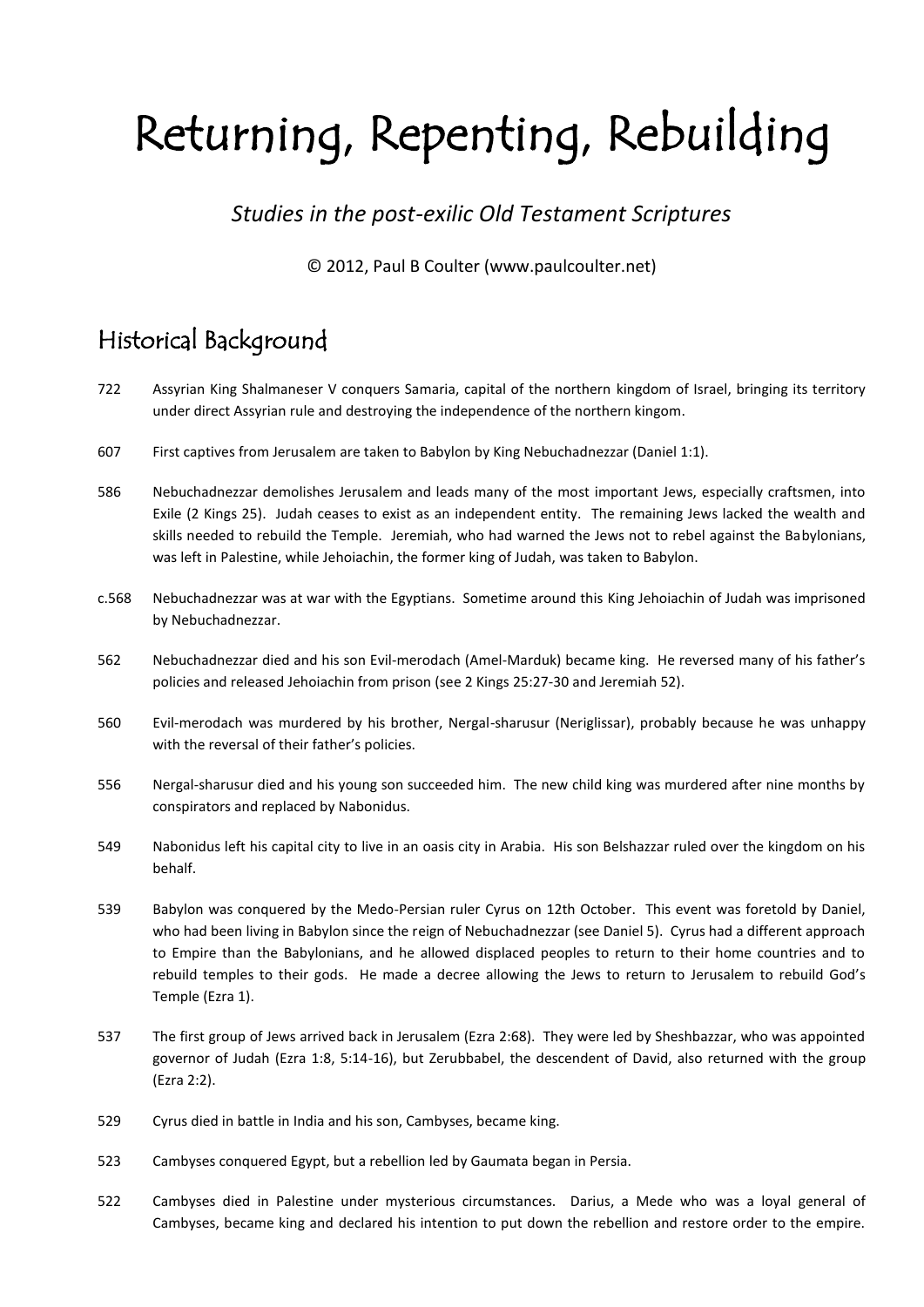At this time the decree of Cyrus was rediscovered and Darius confirmed the right of the Jews to continue rebuilding the Temple (Ezra 6:1-18).

- Zechariah and Haggai began prophesying in Jerusalem (Zechariah 1:1, Haggai 1:1, Ezra 5:1).
- Darius completed his task of putting down rebellion and began to reform the system of government and taxation in the Empire.
- The Temple was completed and re-dedicated and the Passover was celebrated (Ezra 6:19).
- Darius' attempts to conquer Greece were brought to an end at the Battle of Marathon.
- Darius died and was succeeded by his son, Xerxes. Xerxes is only mentioned once in Ezra-Nehemiah (Ezra 4:6), but he figures largely in the story of Esther (Esther 1:1).
- Xerxes' fleet was defeated by the Greeks at the battle of Salamis, ending his hopes of conquering Greece.
- Xerxes died and his son Artaxerxes became king. He struggled to hold his empire together (Egypt rebelled at the beginning of his reign) but also spent extravagantly on his own pleasure, causing an increasing tax burden.
- Ezra arrived in Jerusalem with a small group of priests and other Temple workers and began religious reforms (Ezra 7:1-7).
- One of Artaxerxes' governors, Megabyzus, rebelled against him.
- Nehemiah arrived in Jerusalem as governor, appointed by Artaxerxes (Nehemiah 2:1). He led the people in rebuilding the walls of Jerusalem.
- Nehemiah returned to Babylon (Nehemiah 13:6).
- Nehemiah returned to Jerusalem (Nehemiah 13:7). Around this time Malachi was prophesying in Jerusalem.
- Artaxerxes died.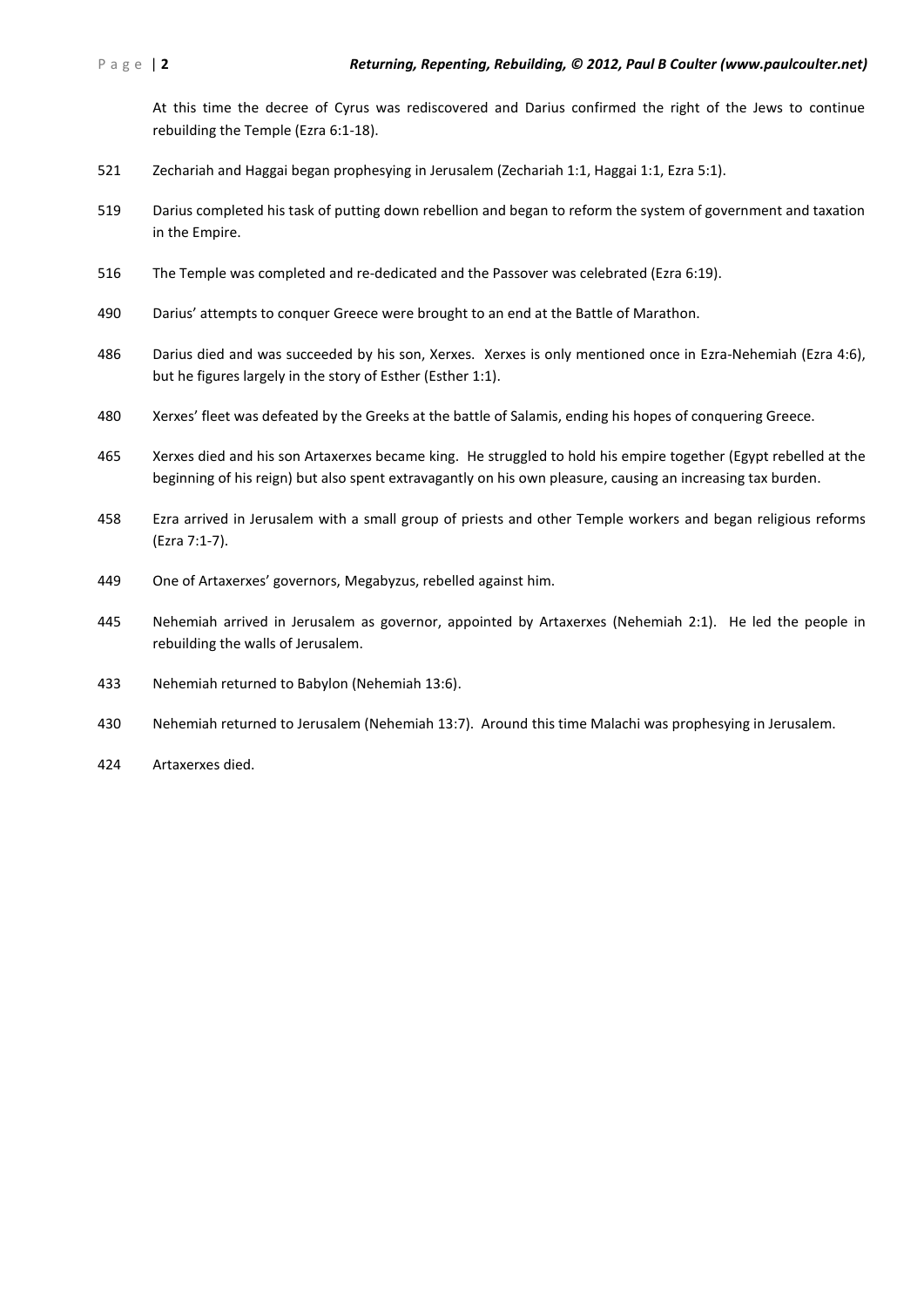# Returning, Repenting, Rebuilding Part 1 – Ezra 1-4

### The Series

Ezra and Nehemiah were almost certainly originally one book in the Hebrew Scriptures. They deal with same period of history (the return from exile of the Jews) and were probably edited into their final versions by one editor who may or may not have been the same person or group who finally edited Chronicles (the fact that 2 Chronicles 36:22-23 is identical to Ezra 1:1-3a certainly raises this possibility). In this series we will be combining a study of Ezra/Nehemiah with the prophets Haggai and Zechariah, who prophesied at the same time as the events recorded in Ezra/Nehemiah. It might sound quite ambitious to try to tackle four Old Testament books in just six studies, but the fact that they are dealing with one fairly narrow period of Bible history should make this easier than at first glance. An outline of the six studies is as follows:

- 1. Returning Ezra 1-4
- 2. Rebuilding Ezra 5-6 and Haggai
- 3. Repenting Ezra 7-10
- 4. Rejoicing for Zion Zechariah
- 5. Nehemiah lessons in prayer
- 6. Nehemiah lessons for leaders

As you can see, this series includes a variety of approaches including a straight dealing with the history and the theological lessons it teaches (in parts 1 and 3), linking prophecy into the historical context (part 2), an overview of a prophetic book with an attempt to see how the two horizons of prophecy (the immediate situation and God's future plan) merge together (part 4), and two thematic character studies (parts 5 and 6). Hopefully this variety of approaches will keep the reader interested and will not cause too much confusion as we shift from one style to another.

### The Exile

Before we consider the return from Exile, we must first understand what the Exile was and why it happened. Firstly, consider the pattern of historical events that led to the Exile:

### **1010 BC David becomes king (dies 970)**

I begin at this point as it marks the high point in the history of Israel. After the failed monarchy of Saul, David, the man after God's own heart, was now king of a united kingdom of Israel. David's stunning military victories and steadfast faith in God laid the foundation for the prosperity that followed in the reign of his son Solomon between 970 and 930 BC. Israel was in the land God had given them, under the rule of his appointed king and enjoying His blessings. Jerusalem had been conquered by David and became his capital city.

#### **960 BC Solomon completes the Temple**

The building of a Temple for God in Jerusalem was appointed for Solomon by God. This magnificent building was completed in 950 BC after seven years of construction. It was a masterpiece of design and artistry. The dedication of the Temple was the pinnacle of Israel's national achievement, and seemed to represent the permanency of their settlement in the land that God had given them. The Temple was the centre-piece of the Israelite religion and the physical representation of God's presence with His people. The bringing together of the seat of royal power and the centre of God's worship in Jerusalem was a visible reminder of the fact that God was Israel's true King and the human kings, descended from David, were ultimately accountable to Him.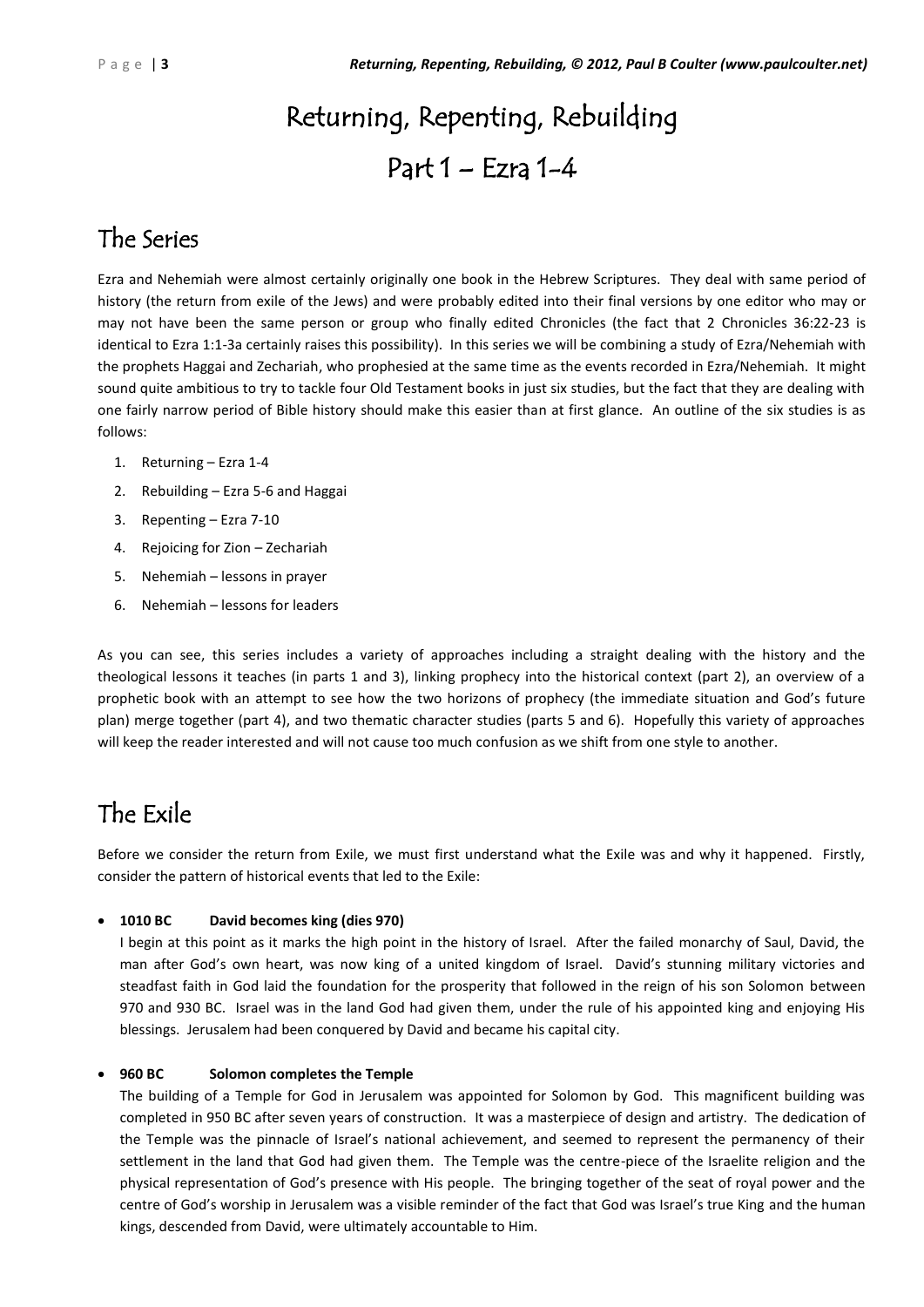### **930 BC After Solomon's death the kingdom is divided in two**

When Solomon died in 930 BC his kingdom was split in two. Ten tribes followed Jeroboam to form the northern kingdom of Israel with its capital in Samaria, while only two tribes (Judah and Benjamin) remained loyal to Solomon's son, Rehoboam, forming the southern kingdom of Judah, with its capital in Jerusalem. The kings of Judah were content to allow the northerners to travel into their territory to worship God at the Temple, but Jeroboam was afraid that seeing the Temple in Judah's territory would lead some of the people to express their loyalty again to the house of David, so he built two golden calves for the people of his kingdom to worship instead. This began a pattern of idolatry and syncretism (blending of truths about God with ideas from false religions) that marked the history of the northern kingdom. Although marked by greater prosperity than Judah throughout much of its history, the spiritual trend, led by a succession of idolatrous kings from various competing dynasties, was progressively away from faithfulness to God.

### **722 BC Assyria conquers Israel**

Israel weakened politically over a period of decades until eventually in 722 BC the Assyrians conquered the nation. They followed their usual policy of destroying the distinctive cultural, religious and political identity of the nations they conquered. Many people from Israel were taken in captivity to the Assyrian homeland and large numbers of people from other parts of the Empire were settled in Israel's territory. Although some faithful Israelites from the northern kingdom fled to Judah and were integrated into the community there, the ten tribes of Israel effectively ceased to exist as distinct entities as those who remained in their historic lands intermarried with settlers from other nations. Their descendants became the Samaritans. Judah was threatened by the Assyrian king Sennacherib in the time of King Hezekiah (715-697 BC), but the Assyrian army met with disaster and Sennacherib was forced to return to his home land, with Judah able to maintain an independent existence.

#### **607 BC Nebuchadnezzar takes first captives from Judah (including Daniel)**

The Babylonians superseded the Assyrians as the dominant power in the Near East in 625 BC (while the godly king Josiah was reigning in Judah). By 607 BC, during the reign of ungodly Jehoiakim in Judah, Nebuchadnezzar was able to invade Judah and take away some of the most gifted young men to serve in his court in Babylon. This group of exiles included Daniel and his friends Hananiah, Azariah and Mishael.

#### **598 BC Second exile of Judahites including king Jehoiachin**

Although Jehoiakim tried to rebel against the Babylonians, he could not fully establish Judah's independence, and when he died and his son, Jehoiachin, became king, Nebuchadnezzar's army again besieged Jerusalem. When Nebuchadnezzar himself arrived on the scene, the 18 year old Jehoiachin and his administration surrendered. The king and 10,000 soldiers and skilled craftsmen were exiled to Babylon. The gold articles from the Temple were also taken by Nebuchadnezzar. An uncle of Jehoiachin named Mattaniah was installed as a puppet king with his name changed to Zedekiah.

#### **586 BC Babylonians destroy Jerusalem including Temple**

When Zedekiah rebelled against Nebuchadnezzar in 588 BC, the Babylonians laid siege to Jerusalem for two years. Eventually the Babylonians broke down the city wall and Zedekiah tried to escape, but was caught by Nebuchadnezzar's troops. They killed his sons while he watched, then put out his eyes and took him in chains to Babylon. Jerusalem, including the Temple, was destroyed by fire, and all the bronze from the Temple was taken away. Many of the leading people in Jerusalem were also taken into exile, and only a few of the poorer people were left to farm the land.

#### **Why the Exile?**

The exile of Israel and Judah could seem like an unremarkable part of the story of history – rising empires conquering weaker neighbouring nations and doing what they will with those they conquer. However, the Bible clearly reveals that behind the exile there was an important theological truth – God was working out His purposes through Assyria and Babylon. To appreciate the reasons fully we must understand something of the background: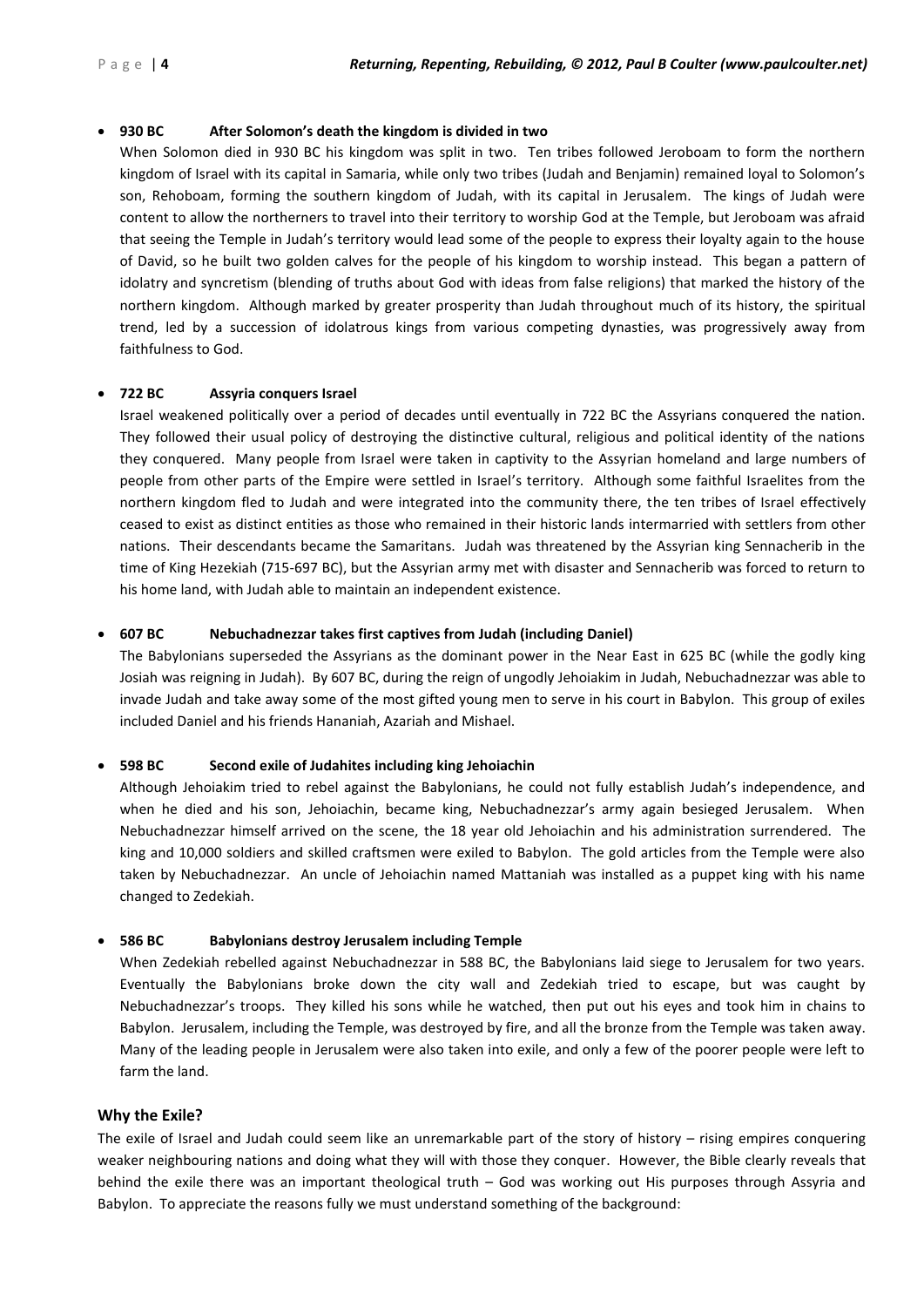- **Genesis 12 –** God makes His covenant with Abraham, promising to make a great nation from him and to bless all nations through him.
- **Deuteronomy 28 –** as they were about the enter the promised land, God promised blessings for obedience and curses for disobedience to the nation of Israel
- **2 Samuel 7 –** God made His covenant with David, promising that David's royal line would reign forever as kings over His people
- **1 Kings 11 –** Solomon's sin was the reason for the division of the kingdom, although the actual division was delayed until after his death for the sake of David
- **2 Kings 17 –** Israel was exiled because of idolatry and rejection of God's call to repentance
- **2 Kings 23 –** Judah's exile was also because of idolatry but came later than Israel's because of faithful Josiah

In the exile of Israel and Judah we see God working out His purpose according to His righteous judgement for sin and His faithfulness to His promise. The promised curses of Deuteronomy came to pass in the exile but God preserved the nation of Israel (the fact that the Babylonians did not enforce intermingling of the peoples they conquered allowed this to happen) and the royal line of David, thus fulfilling His promises both to Abraham and to David.

### Returning (Ezra 1-2)

### **Cyrus, king of Persia (1:1)**

- Conquered Babylon  $12^{th}$  October 539 BC
- Named by Isaiah (44:28) 150 years before reign

### **God's word through Jeremiah (1:1)**

Jeremiah 29:10 (prophesying in around 598 BC) – speaks of 70 years of captivity ("This is what the LORD says: 'When seventy years are completed for Babylon, I will come to you and fulfil my gracious promise to bring you back to this place'). Possible suggestions as to timing:

- First captives (607) to first return (537)
- Temple demolished (586) to rebuilt (516)

### **Cyrus' decree (1:2-4)**

Here we have version in Hebrew announced to Jews – compare with formal Persian version in 6:3-5).

### **Those who returned (1:5-2:70):**

- 50,000 Jews led by Sheshbazzar and Zerubbabel (descendant of David)
- Hearts moved by God (1:5)

### God's sovereign hand

God's sovereign hand can be seen in the events of the return from exile in a number of different ways:

#### **1. Jews in high positions**

- Daniel (and his friends) advisor to kings Nebuchadnezzar (Daniel 2:48), Belshazzar (Daniel 5:29) & Darius (Daniel 6:3)
- Esther (and her uncle Mordecai) queen in time of Xerxes, saved Jews from destruction (Esther)
- Nehemiah cupbearer to king Artaxerxes (Nehemiah 2:1)

### **2. Changing Empires**

Three different empires dominated the region, including Canaan, during the period of exile and return:

Assyrians 1100-625 BC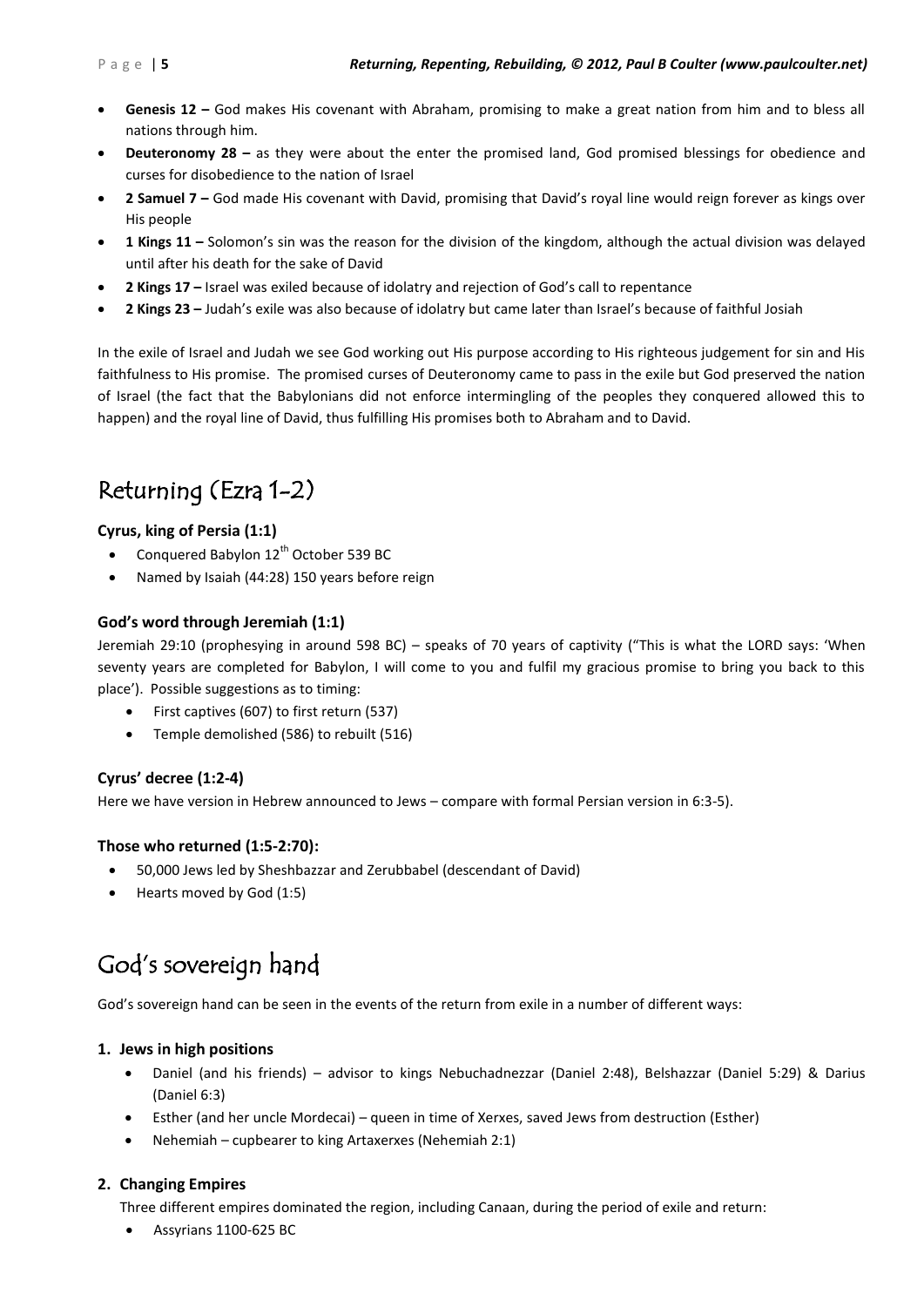- Babylonians 625-539 BC
- Persians 538-330 BC

Each of these empires had different policies on management of their empire meant that:

- o The ten tribes of Israel were exiled and lost their distinct identity under the Assyrians
- $\circ$  The prominent people of Judah were exiled but maintained their identity under the Babylonians
- o Jews could return to Jerusalem and rebuild the Temple under the Persians

### **3. David's family preserved**

- Jehoiachin, the last true king of Judah (Zedekiah, uncle of Jehoiachin, who was made king by Nebuchadnezzar was not properly recognised) was imprisoned by Nebuchadnezzar (2 Kings 24:15)
- Evil-Merodach, Nebuchadnezzar's successor favoured Jehoiachin and even sustained him with an allowance (2 Kings 25:27-30)
- Jehoiachin's grandson was Zerubbabel who led the first return to Jerusalem in 537 BC (Ezra 3:2)
- The royal line leads through Zerubbabel to Jesus (Matthew 1:1-17)

### Vision and strategy of the returnees (Ezra 3)

To make progress we need both vision and priorities. Vision means knowing where you need to get to. Strategy means knowing how to get there. The returnees' vision was clear: to rebuild the city of Jerusalem as a self-sufficient capital for Judah. Their strategy was interesting, however, and reflects their priorities. There were three stages:

- *Altar* (Ezra 3:1-6) 537 BC repentance shown through sacrifice came first
- *Temple* (Ezra 3:7-6:22) completed 516 BC a house for the LORD came next
- *Walls* (Nehemiah 1-7) 445 BC security for the people came third

Problems come when we try to rebuild something without first returning and repenting! The beginning point has to be dependence on God – our programmes come after that.

### The Samaritan problem (Ezra 4)

- An offer of help (4:1-2)
- Rejection on legal grounds (4:3)
- Campaign of opposition (4:4-23)
- Why was this a problem?
	- $\circ$  2 Kings 17:24-41: "Even while these people were worshipping the LORD, they were serving their idols"
	- The Samaritans of Jesus' day

### Returning today

When we feel lost we must return to where God has called us to be

- Is God still sovereign?
- What is our vision and our strategy?
	- o As individuals
	- o As a community
- What essentials unite us with other Christians?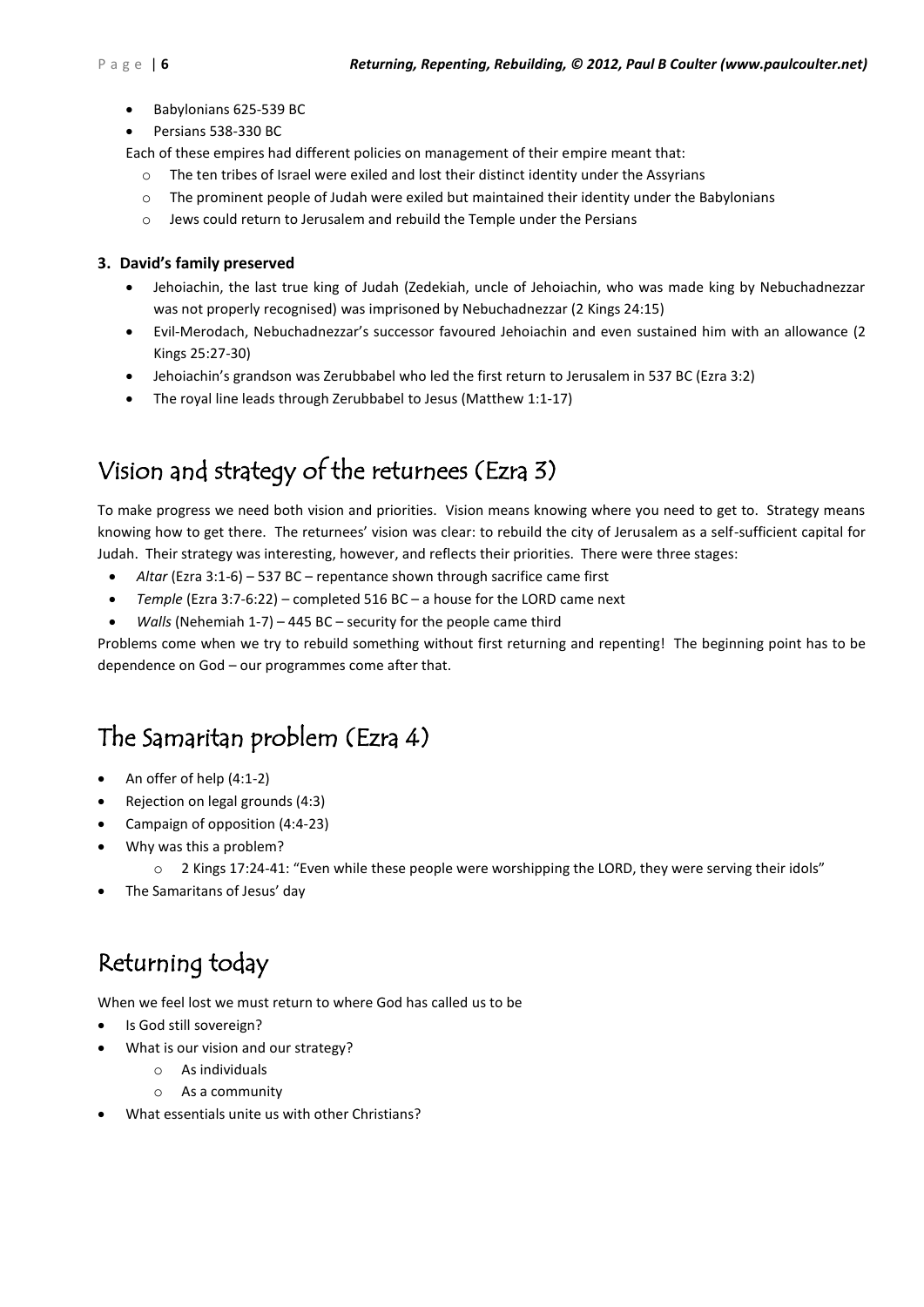# Returning, Repenting, Rebuilding

### Part 2 – Ezra 5-6 and Haggai

### Returning from Exile

- 539 BC Cyrus (Medo-Persians) conquers Babylon
- 537 BC Sheshbazzar & Zerubbabel return altar rebuilt (Ezra 1-4)
- 521 BC Haggai / Zechariah prophesy (Ezra 5)
- 516 BC Temple completed (Ezra 6)
- 458 BC Ezra returns religious reform (Ezra 7-10)
- 445 BC Nehemiah returns walls rebuilt (Nehemiah)
- 430 BC Malachi prophesying

### Rebuilding the Temple

The Temple was completed by Solomon in around 960 BC. It was destroyed by Nebuchadnezzar (King of Babylon) in 586 BC. The significance of the Temple for the Israelites cannot be underestimated – it represented God's dwelling place with His people.

### Ezra 5:1-6:12 (520 BC)

- *The God* **who was over them and His prophets who helped them (5:1-2)**
- **Tattenai's enquiry (5:3-17)**
- **King Darius' reply (6:1-12)**

### Haggai – an unusual prophet

Haggai is an unusual prophet for a number of reasons:

**No biographical details**

Probably older than Zechariah as always listed first. Some suggest had actually seen previous Temple (would mean he would be an elderly man in over 70 years old), but this is only inferred from his question in 2:3, and is far from conclusive.

### **Does not use much poetry**

Some say uses none, others see some parallels in some of his words (Hebrew poetry about parallels of ideas not rhymes). We can see this in the NIV Bible, where poetry is indented (see Psalms for examples). There is no indentation in Haggai.

### **Dates his prophecies precisely**

He records the date of his prophecies with unusual precision – to the very day. This is probably because he wanted to clearly establish the timescale of the peoples' response to his prophecy. The precision of the dates is a reminder that this is a historical book, not a book of myths.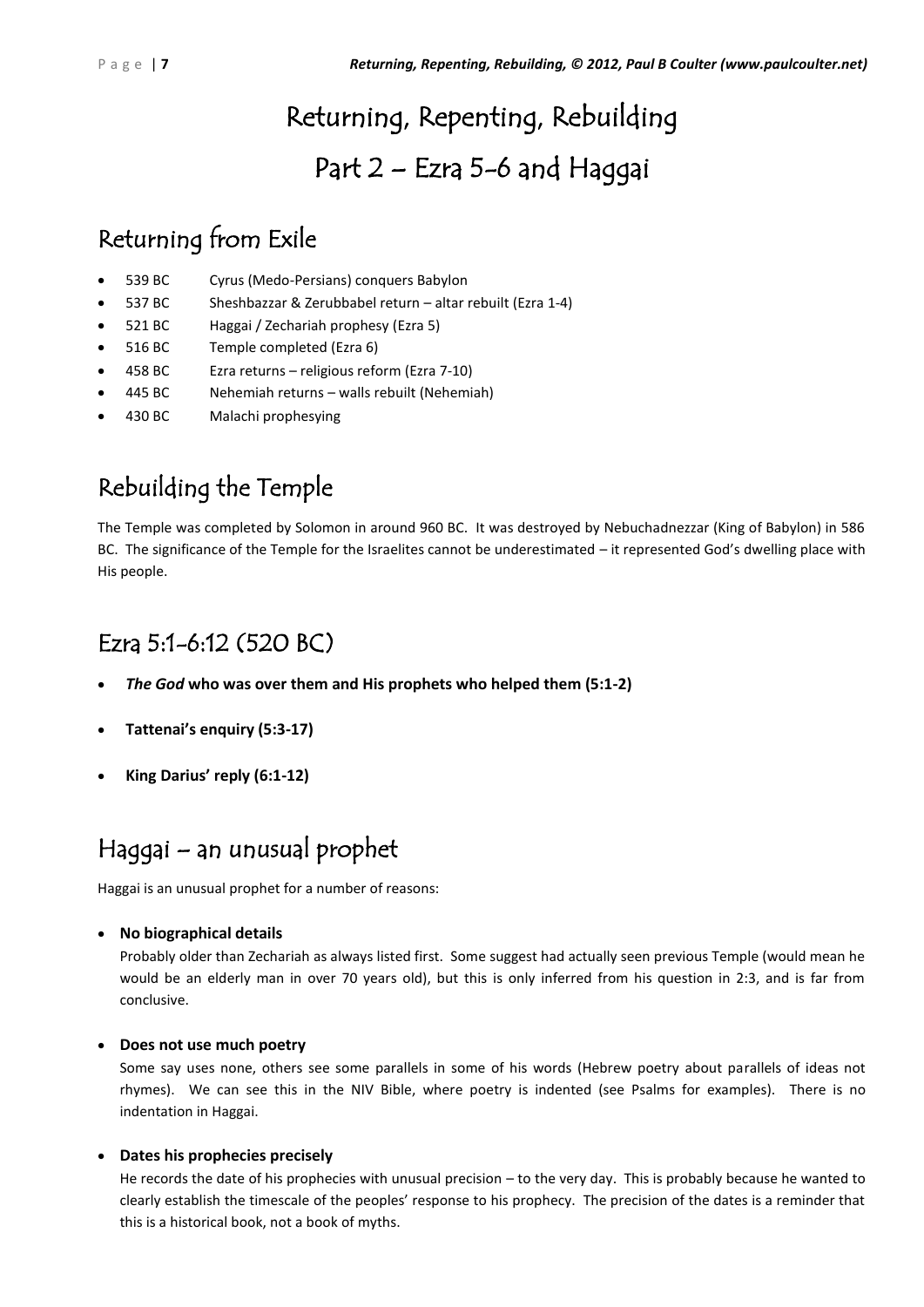### **Has a very single focus – rebuilding the Temple**

Most of the prophets focus on issues of social justice and warnings against idolatry. Haggai has an unusually single focus on the Temple (although there are hints of some Messianic hope in a couple of verses, as we shall see).

#### **Was obeyed immediately**

This was highly unusual for a prophet. Apart from Haggai and Zechariah the only other prophets who had such immediate responses were Nathan (speaking to David about his adultery with Bathsheba – his immediate response tells us much about the humble heart of David) and Jonah (who was less than happy at the response he saw). Prophets were generally rejected by the people before the Exile (see Jesus' words in Matthew 23:37 – Jerusalem who kills the prophets – or Hebrews 11:36-38 which summarises the experience of the faithful Old Testament servants of God).

### Haggai's Prophecies

Amazingly, the details in Haggai allow us to date his prophecies precisely:

- **1.** To Zerubbabel and Joshua (1:1-11) 29<sup>th</sup> August 520 BC
- **2.** To Zerubbabel, Joshua and the remnant of the people  $(2:1-9)$  17<sup>th</sup> October 520 BC
- **3.** To the priests  $(2:10-19)$  18<sup>th</sup> December 520 BC
- **4.** To Zerubbabel (2:20-23) 18<sup>th</sup> December 520 BC

### *Prophecy 1:* **to Zerubbabel and Joshua (1:1-11)**

#### **The people's excuse (1:2)**

"The time has not yet come" – making excuses for disobedience to God's command. Not clear on what basis (perhaps calculation of Jeremiah's 70 years or perhaps because world circumstances did not appear favourable). Often people make excuses for not following God's vision and maintaining their own narrow or short sighted visions. It would take them 5 years to build the Temple after this – they had to keep building now or the vision would never be fulfilled.

### **The challenge: "give careful thought to your ways" (1:3-8)**

This is always a timely challenge. How are you using the time and energy God has given you? They were investing their efforts in building a comfortable life for themselves, but it wasn't working!!! It was not bringing satisfaction and it was like putting money in a purse with holes (v6). Their lives were supposed to be lived for a higher purpose – to build something that would last!

#### **Disobedience brings no blessing (1:9-11)**

The lack of blessing on their labour was because they were labouring in the wrong place with the wrong priorities (v7- 11). Often people approach life like this – deciding their own priorities and then expecting God to bless them. We need to seek God's guidance for what we should do and how we should do it. He wants lives that are wholly surrendered to Him!

### **The immediate response and God's encouragement (1:12-15) – building began within three weeks!**

The Lord's encouragement is that He is with them (v13). This is the most common word of God in the Bible, and the most common promise of Christ together with the words do not be afraid.

### *Prophecy 2:* **to leaders and people (2:1-9)**

**The cause of discouragement (2:3)**

Comparing the past glory of Solomon's Temple. The point is valid, but getting stuck in the past is always dangerous. It is not good when older men disparage the God-given vision of younger men.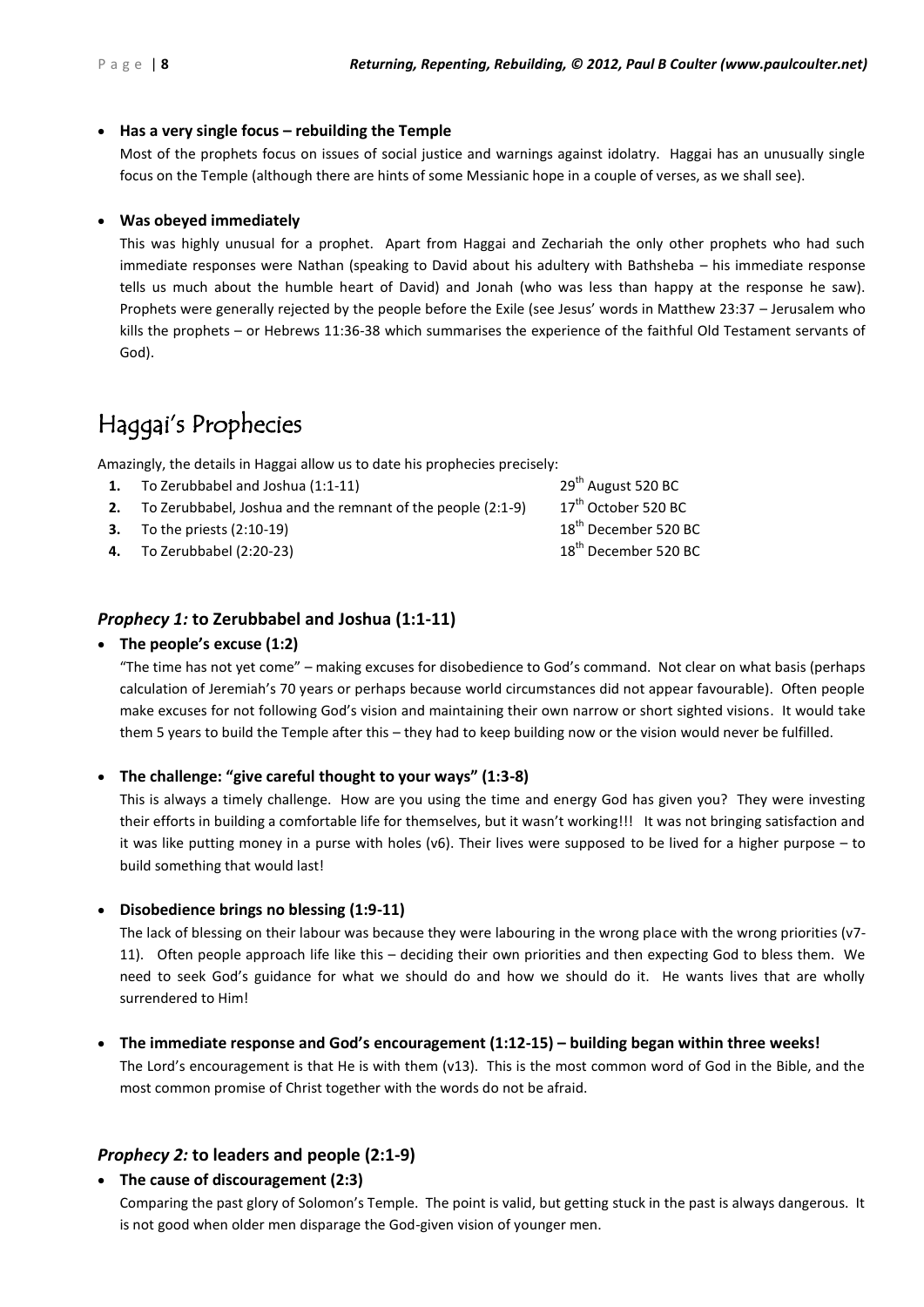### **The source of courage (2:4-5, 8)**

The message from God is three times to *be strong* (Zerubbabel, Joshua and people). There are three sources of confidence:

- o God's covenant promise (v5)
- o God's enduring presence (vv4-5)
- o God's unlimited provision (v8)

The new Temple may not be as grand as Solomon's, but God still desires to live with His people!

### **The promised glorious future (2:6-9) – greater glory and granted peace**

The shaking of all nations will come (v7). This is the only verse from Haggai referred to in the New Testament (in Hebrews 12:26). It refers to final judgement when all that is not unshakeable will be shaken away, leaving the unshakeable Kingdom of God intact.

### *Prophecy 3:* **to the priests (2:10-19)**

- **What is contagious (2:11-14)? – holiness is not, but uncleanliness is** Disobedience in one area of life affects the whole of life. This is a lesson in integrity.
- **The curse afflicting them (2:15-19a)**
- **The future is bright! (2:19b)** From this day on there will be blessing.

### *Prophecy 4:* **to Zerubbabel (2:20-23)**

- **A future divine victory (2:21-22)** Subversive language indeed! Liable to get Zerubbabel arrested!
- **God's signet ring (2:23) – The Messianic hope!** Zerubbabel is God's signet ring – meaning His seal of authority. There is a strong messianic hope here – Jesus is the descendant of Zerubbabel.

### Ezra 6:13-22 (516 BC)

- **The Temple completed and dedicated in 516 BC (6:13-18)**
- **The Passover celebrated (6:19-22)**
- *The God* **who moved the heart of the "king of Assyria" (6:22)**

The title "king of Assyria" is unusual as by this time the Assyrians had been replaced first by the Babylonians and more recently by the Persians. Presumably the title is chosen for effect. The threat to the people of Israel began with the Assyrians, but now God has reversed the curse! This verse and 5:1 form "divine bookends" around chapters 5 and 6: God encouraged them; God moved the heart of Darius. The work of rebuilding the Temple was God's work and began and ended with Him.

### Rebuilding today

When we are where God wants us to be we must keep building faithfully.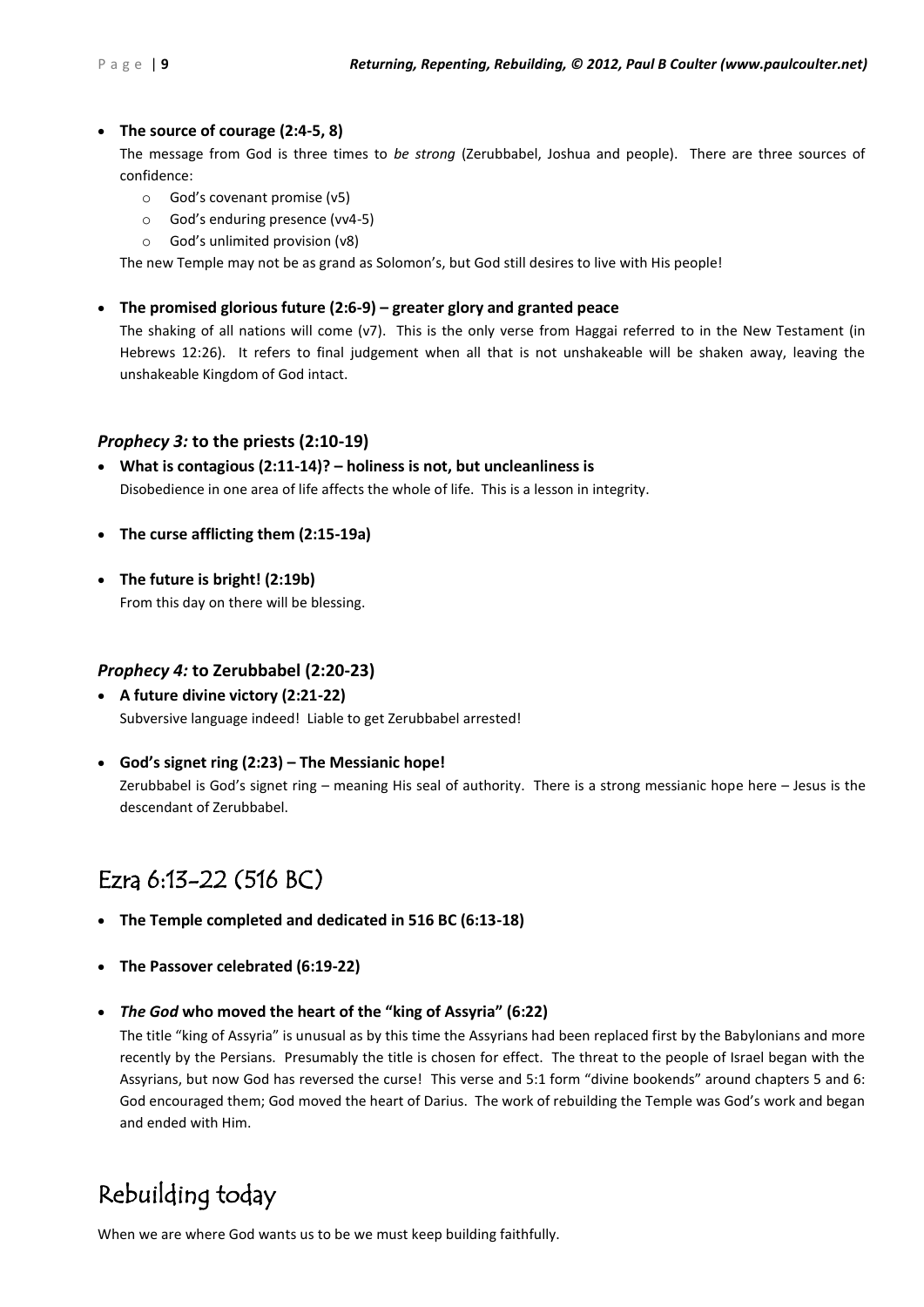What has God commanded us to build?

What is His Temple today? Our bodies (1 Corinthians 6:19) and the church (2 Corinthians 6:16; Ephesians 2:21-22).

What excuses have we made?

We don't have the time

Do we have what we need?

In our mission of demonstrating and proclaiming the Kingdom of God we have everything that Zerubbabel, Joshua and the people had:

- *God's covenant promise* Christ promised that He would build His church (Matthew 16:18)
- *God's enduring presence* the Spirit lives in us and will continue His work in us (Ephesians 2:21-22).
- *God's unlimited provision* "God's work done in God's way will never lack for God's supply" (Hudson Taylor).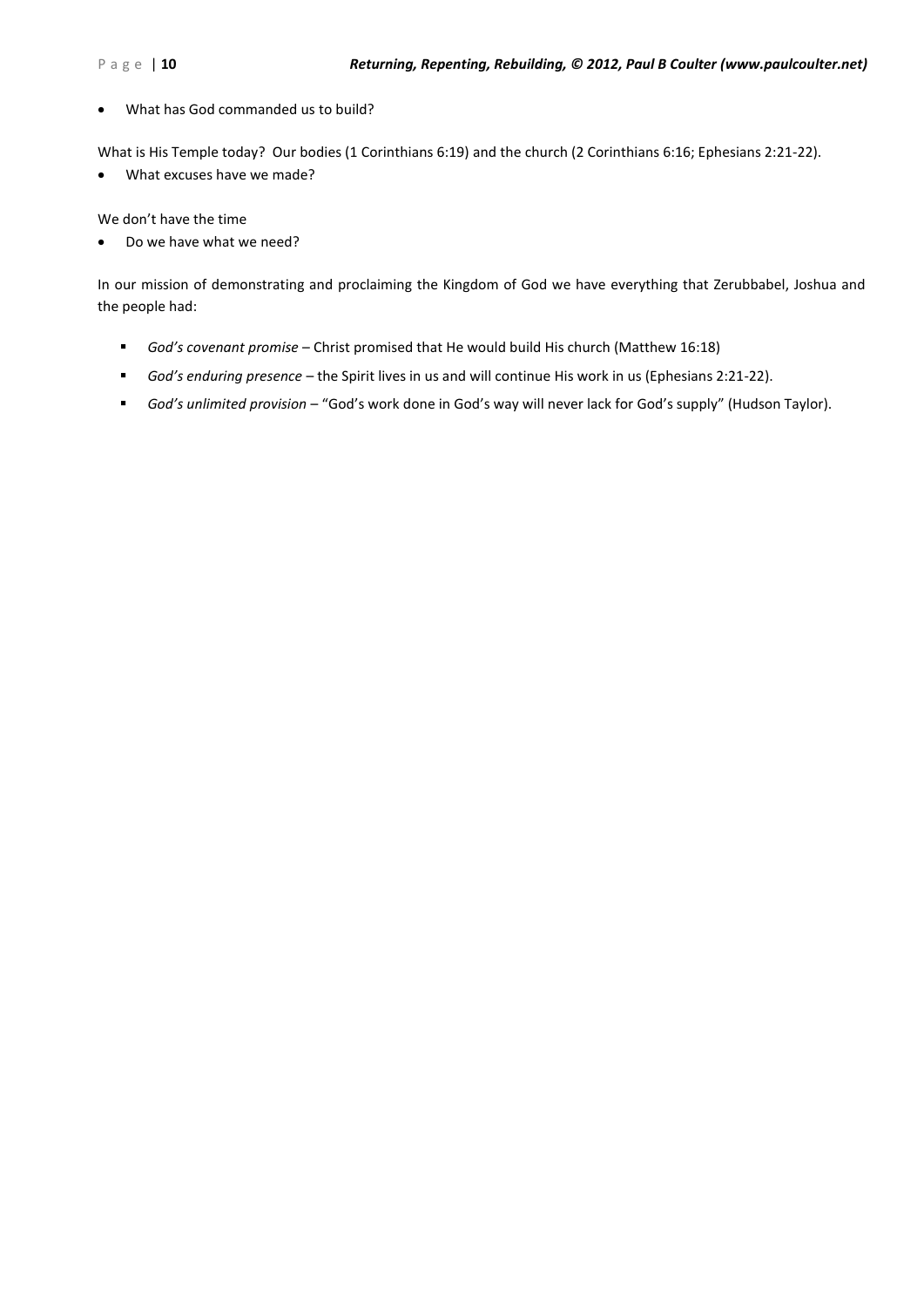## Returning, Repenting, Rebuilding Part 3 – Ezra 7-10

### Ezra's identity (Ezra 7:1-5)

### **His name**

Ezra is the short form of *Azariah* – meaning "my help is God" – a name that appeared at least twice before in his family tree. This reminds us of the benefit and privilege of choosing name for our children. When we chose names for our children we should be prayerful on considering the people we would like them to become. It is worth considering the meaning of the name and the people who have carried it.

### **His family tree**

Ezra was a descendant of Aaron (the brother of Moses and first leading priest of the nation of Israel) through:

- o *Phinehas* the priest under Joshua
- o *Zadok* the High Priest under Solomon
- o *Seraiah* the High Priest in 586 BC (Exile)

This is an impressive pedigree – Ezra had a great deal to live up to! The challenge for him is whether or not he would carry on in the same line as his great ancestors. Would he be God's man for his time as they had been in theirs?

### **His role in shaping future Judaism**

Ezra was a forerunner of the scribes who later took on role of teaching Law from priests. Ezra stood at a turning point in the history of Israel where the priests were passing on this responsibility to the scribes. There are suggestions that Ezra was involved in gathering together and confirming the Old Testament canon and also editing some books including Chronicles.

### Ezra's preparation (7:10)

Ezra was devoted to studying the word, living the word and teaching the word. This is a lesson for those of us who are involved in teaching the word of God in whatever capacity (whether preaching, in cell group or in Sunday School). Before teaching we must study and live the word. The word of God is living and must live in us and transform our lives before we can effectively communicate it to others. However, these principles are also relevant for every Christian in the context of witnessing. If we are to be effective in witnessing the word of God must dwell in us richly, and this only comes through studying it and living it before we open our mouths.

### Ezra's return (Ezra 7:6-10)

### **Favoured by the "King of Kings" (7:6) – given great powers (7:11-26)**

The Persian kings used the title King of Kings (v12), referring to their position as overlords of a huge including many kingdoms. Ezra certainly had the favour of King Artaxerxes, but more important for Him was the favour of the Lord, whose hand was upon Him. The Lord is the true King of Kings, the sovereign One over all human authorities, and this title was later used to describe God (1 Timothy 6:15) and Christ (Revelation 17:14; 19:16). The King gives Ezra sweeping powers over the Jews in the whole province of Trans-Euphrates.

### **The returnees (8:1-14): 2000 men and their families (c. 5000 people)**

- **Details of the return (7:8; 8:15-36)**
	- o Left Babylon 8<sup>th</sup> April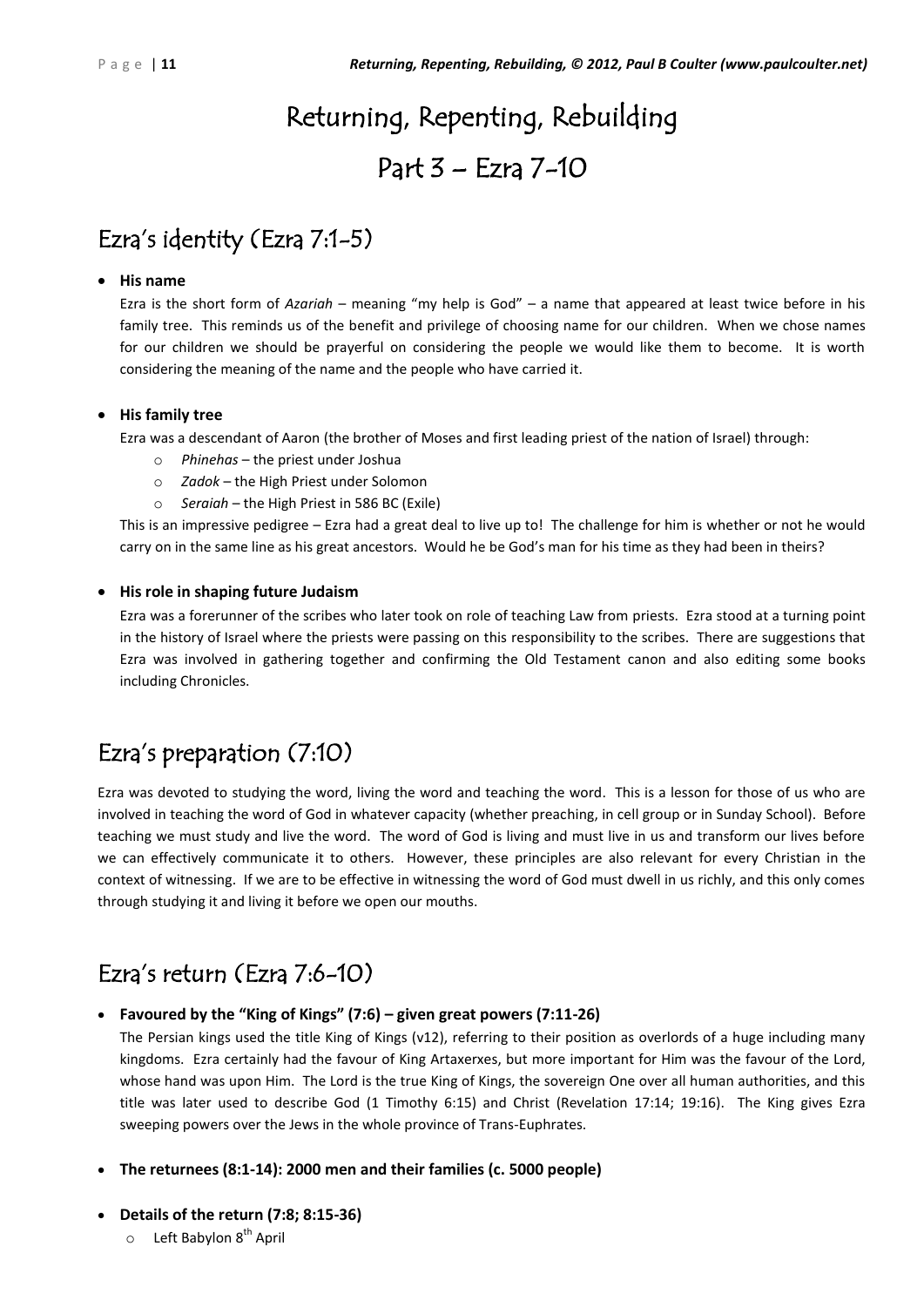#### $\circ$  Arrived in Jerusalem 4<sup>th</sup> August 458 BC

Ezra's aim was to strengthen the Temple worship by bringing teaching of the Law, personnel and financial and material resources. The journey took nearly 4 months – indicates that they took the longer route along the fertile crescent trough modern day Syria rather than the more direct but more dangerous route directly across the desert.

### Ezra's attitude

### **Response to the King's support (7:27-28) – praising God for the opportunity**

Praising God with a sense of God's hand on his life. It may seem simple, but the reality is we easily forget to thank God for the blessings He gives us. We pray when we are in trouble, but we fail to acknowledge God's provision in the everyday things of life. Ezra could have seen his promotion as the result of his own ability, but instead he is truly thankful to God.

### **Prayer and fasting for protection (8:21-23) – trusting God to protect and provide**

An interesting occurrence. Ezra Refuses to ask for a guard because he wants to prove God's faithfulness. Yet he is still afraid and so they pray and fast and God answered their prayer. This contrasts with how Nehemiah acted 13 years later (Nehemiah 2:9) when he took an armed guard on his journey back. Nehemiah was not a person of less faith. When is it appropriate to expect God's supernatural provision, and when should we accept more "ordinary" means? The fact is that God provides through the "ordinary" means as well as the more obviously supernatural. In this case Ezra felt that God's honour was at stake, and that must often be the determining factor. All such decisions must be approached with prayer and fasting.

#### **Priorities on arrival (8:32-36) – thanking God for success**

When they arrived in Jerusalem the order of things they did was interesting:

- 1. Resting for three days (v32)
- 2. Handing over the items for the Temple (vv33&34)
- 3. Sacrifice for sin (v35)
- 4. Delivering orders to the Persian officials (v36)

Ezra's attitude was God-focused and prayerful from start to finish. He looked to God as He planned the return, as he executed his plan and after he was successful. How often do we lose our focus on God? When we make plans we bring God in as an after-thought, expecting Him to bless the decisions was have already made. When we face challenges we put our hope in our own ability or others rather than in God to see us through. When we come through a difficult time we often forget to thank God.

### The problem (Ezra 9)

#### **The problem of intermarriage (v1-2)**

○ *Why had this arisen?*

There may have been very practical reasons why intermarriage had occurred, with a disproportionate number of men among the Jewish returnees. It probably seemed to at least some of the Jews as if there was no other way to guarantee their survival as a community or at least as individuals.

○ *What was at stake?*

It must be clear that the issue here is not a racial one. Biblically speaking there is no division of race (we are one human race created in God's image whatever our skin colour or culture), and God's love and the message of His truth is not intended to be restricted on racial grounds. Intermarriage between races is not an issue, and even Moses had a wife of black African ethnicity (Numbers 12:1). However, the key issue here is that these women are from a different religious commitment (v2, "holy race", explains this). The book of Ruth shows that intermarriage was not an issue for the people of Israel if the wife converted to worship of God. The Law absolutely forbade intermarriage with the tribes of Canaan, but this was in the context of God's command that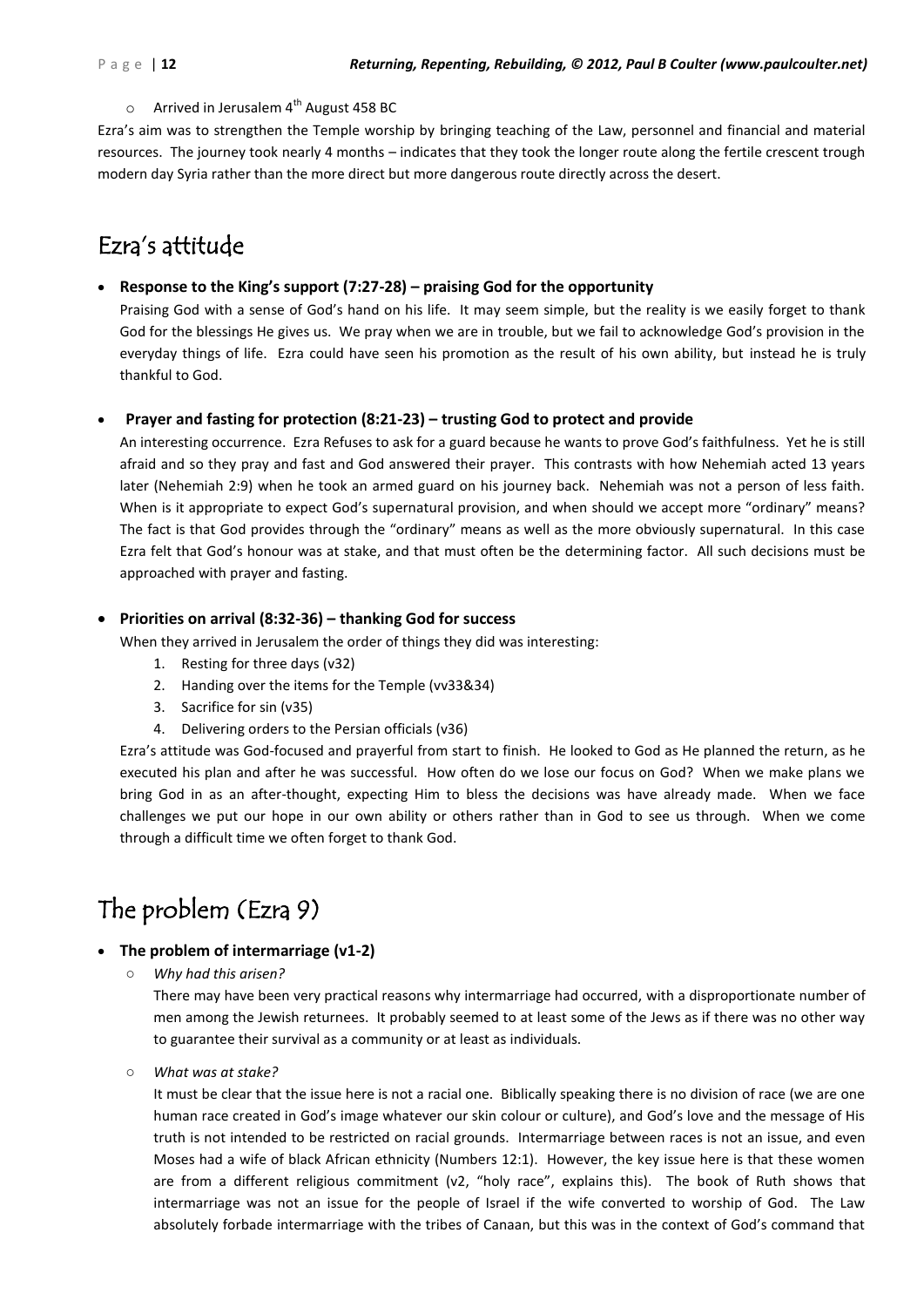Israel should destroy these tribes because of the negative spiritual influence they would have (Deuteronomy 7:1- 4; Exodus 34:15-16; Joshua 23:12). When it came to other tribes outside Canaan, the Israelites were permitted to intermarry with them (Deuteronomy 21:10-14 gives conditions for taking a wife from a defeated enemy). This was a major part of the downfall of the kingdom of Israel, starting with Solomon who married foreign women and then set up temples to their Gods (1 Kings 11:1-13). One example of a Jewish community that was lax concerning intermarriage was the Elephantine settlement that was contemporary with Ezra and Nehemiah. Intermarriages took place among both lay leaders and priests. The Jews at Elephantine worshipped not only Yahweh, but the goddess Anath-Yahweh. Myers writes that:

"It is not accidental that Jewish communities in exile gradually disintegrated – for example, the one at Elephantine.... A pure cult with a pure people conducted in their religious and domestic affairs in a pure language was essential."

○ *The leaders and officials led by example*

This is probably the saddest, and certainly the most serious, aspect of the story. It is a serious thing when the leaders of God's people lead them in a direction of disobedience to God rather than setting an example of faith and righteousness.

### **Ezra's response (9:3-15):**

○ *His personal public repentance for the sins of others (v3-4)*

Ezra does not condemn the guilty people, but identifies with them. This is an important scriptural principle. We must learn to reject the individualism that seizes our modern mindset and realise that we are part of a community of God's people and our spiritual life is dependent on theirs as theirs is on ours.

○ *His public "sermon prayer" (v5-15)*

We may be reluctant to consider praying publicly about the sins of others or of the church we belong to, but Ezra did not shy from this. His prayer is entirely honest, and he simply presents before God he facts and his feelings about them. His intention is to pray to God but also through this prayer to bring the people to a realisation of the seriousness of their situation. This is both a prayer and a sermon. We would need great wisdom to do the same thing in our day, but it may not be wrong. More importantly, if we hear someone doing this we must be careful not to reject what they say simply because we disapprove of the way in which they do it. We must have the humility to ask whether they may have a point and be prepared to repent if they do.

### **Sin within the community affects the whole community (v15)**

This is a vital principle that we must grasp. We should be committed to a local church fellowship, and if we are its problems are our problems. We must not judge others from a distance or ignore them if they stumble in sin, we must intercede for them and do everything we can to rescue them. This can only begin when we realise that we too are affected by their sin as part of the same community.

### The solution (Ezra 10)

### **Shecaniah's support for Ezra (v1-4) – public and unconditional**

This support was vital for the success of Ezra's reforms. It began with one man who was courageous enough to stand up and be counted in support. This support was unconditional and public. We must never underestimate the impact that one man who is obedient to God can make. We may not be an Ezra, the leader of God's people, but we could be a Shecaniah: one who is prepared to be the first to stand up in support of the leader, to put his neck on the line for him or her.

### **Ezra's actions**

- o *Demands commitment from the people (v5)* This was a serious issue and demanded an immediate and firm response (an oath).
- o *Will not rest until the job is done (v6)*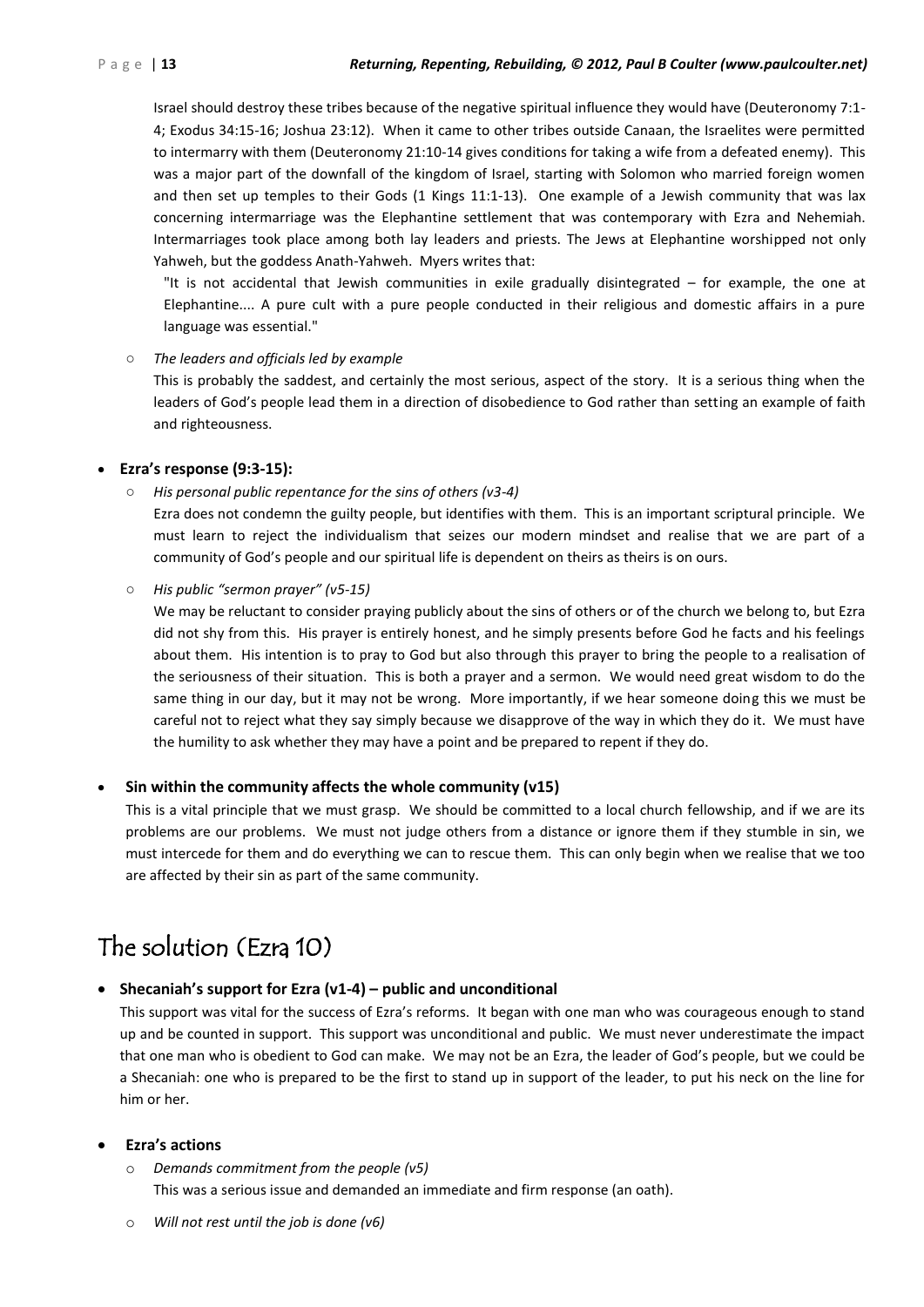He continues to mourn even though the solution is in sight.

o *Confronts the issue directly (v9-11)*

This is interesting, as the Jewish culture was probably not normally a direct culture. However, even in indirect cultures (the cultures of most of the world except the West) there is a time for direct action when the issue is serious enough.

### **The strategy**

- o *Participation was not optional (v7-8)* The people had to attend or they would be excommunicated from the community.
- o *Truth was carefully established (v16-17)* There was no knee-jerk reaction, but time was taken to establish the truth carefully. There is no conflict between the movement of God's Spirit and order.
- o *Opposition was not entertained (v15)* The names of those who objected are mentioned almost in passing (4 people). It is amazing how much impact a small number of people can have, but in this case it seems that Ezra just ignored them completely.

Church leaders may be able to apply some of these principles as they face situations in their churches where sin, even among a minority, is threatening the unity or vision of the church.

### Repenting today

Sin among the community of God's people must be dealt with through repentance.

- How are you preparing for God's plan for your life?
- How does your attitude to life's challenges compare to Ezra's?
- What sins are we guilty of & how can we begin to deal with the problem?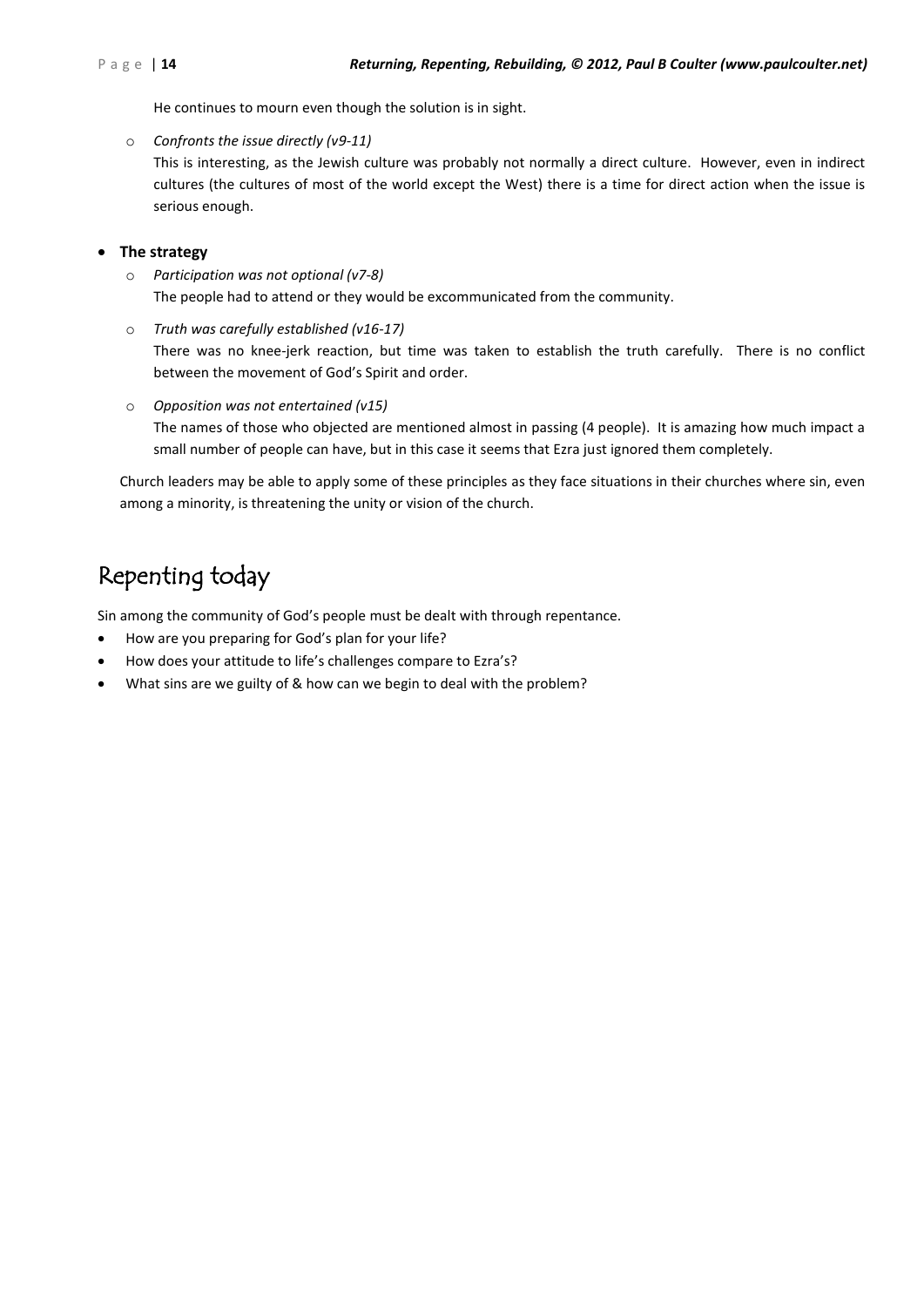# Returning, Repenting, Rebuilding

### Part 4 – Zechariah

### Zechariah's call to repentance (Zechariah 1:1-6)

- 520 BC two months after Haggai (v1)
- God's call: "Return to me … and I will return to you" (v3)
- God's anger at their forefathers (v4-6a)
- The sin of being 'normal'
- The people obeyed (v6)

### Eight Night Visions (Zechariah 1: 7-6:8)

### **1. The man among the myrtle trees (1:7-17)**

- Four horse men  $(v7)$  the Lord's agents  $(v10)$
- When world peace is a bad thing  $(v11)$  a false sense of security  $(v14-15)$
- God will return to Jerusalem to comfort it, and His house will be rebuilt (v16-17)

**POINT:** God will judge the nations and Jerusalem will be saved and restored

### **2. Four horns and four craftsmen (1:18-21)**

- Four powerful nations scattered Judah, Israel and Jerusalem (v18-19)
- God's terrorists four "ordinary" craftsmen (v20-21)

**POINT:** God will use seemingly ordinary people to accomplish great things in His Kingdom

### **3. A man with a measuring line (2:1-13)**

- The plan to build walls  $(v1-2)$
- God is a wall of fire  $(v5)$
- Remaining Exiles called to return (v6-9)
- God will come to live among His people and many nations will be included (v10-13)

**POINT:** Jerusalem is where the future is bright because God has plans for it

### **SUMMARY – visions 1-3**

God's judgement on the nations is anticipated (4 horsemen)

Two visions about God returning to Jerusalem:

- a) His Temple will be rebuilt
- b) His people will be restored

### **4. Clean garments for the High Priest (3:1-10)**

- $\bullet$  Joshua the saved man (v1-2) Satan is rebuked by God
- Joshua's sins are forgiven (v3-5), but how is this possible?
- The Branch (the Messiah) will remove sin in a single day (v8-9) "A shoot will come up from the stump of Jesse; from his roots a **Branch** will bear fruit." (Isaiah 11:1)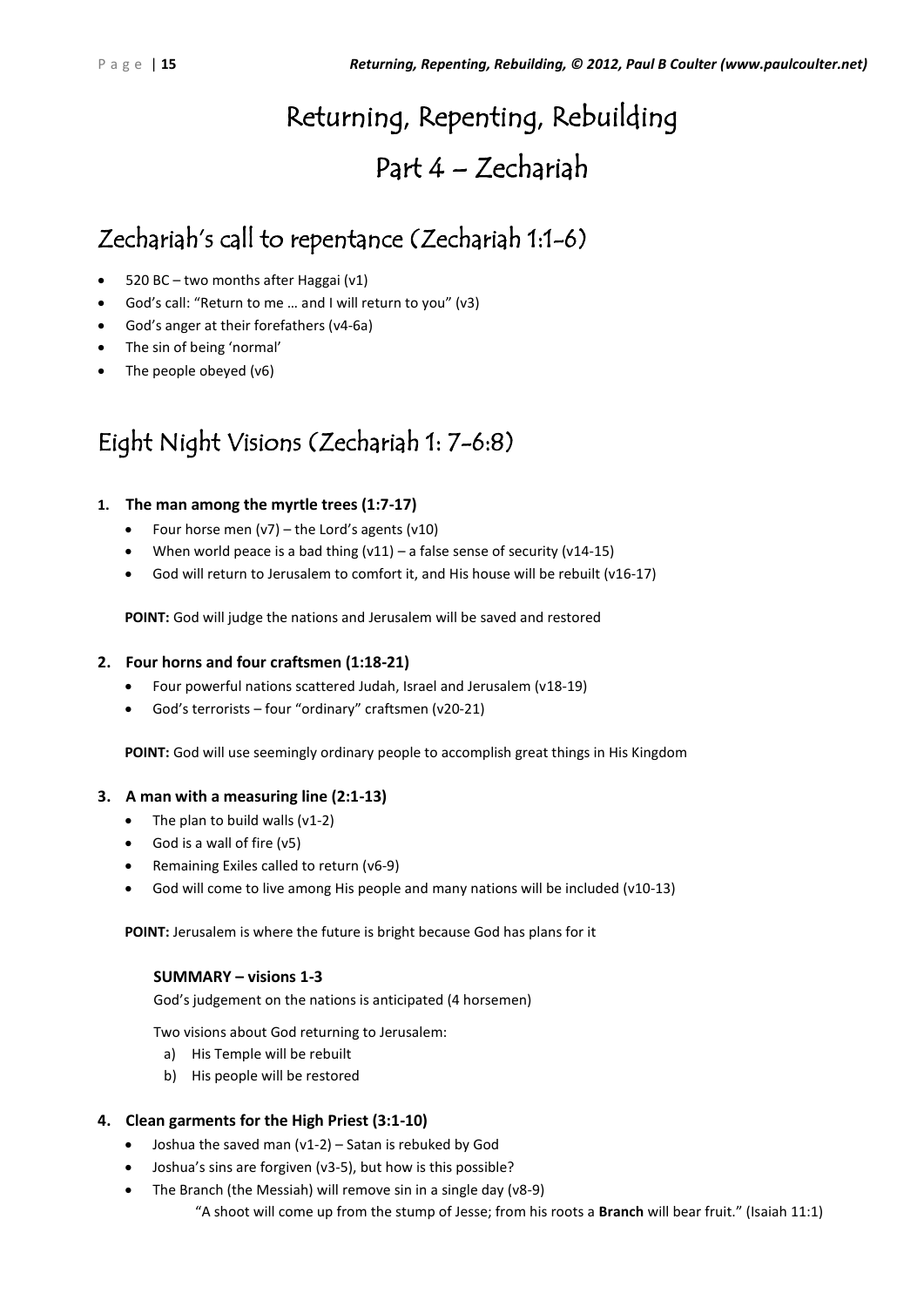"'The days are coming,' declares the LORD, 'when I will raise up to David a righteous **Branch**, a King who will reign wisely and do what is just and right in the land'." (Jeremiah 23:5)

### **5. The gold lampstand and the two olive trees (4:1-14)**

- The power is from God's Spirit ( $v6$ ) No obstacle is too great for Him ( $v7$ )
- Zerubbabel will complete the work he has begun (v8-9)
- The "day of small things" must not be despised (v10)
- The olive branches are Zerubbabel and Joshua (v14)

### **SUMMARY – Visions 4-5**

Two visions about the leaders of God's people (Joshua and Zerubbabel)

- a) They are made fit for service by cleansing of their sin (Christ, "the Branch", will achieve this)
- b) They are empowered for service by the Spirit of God

### **6. The flying scroll (5:1-4)**

- $\bullet$  A huge scroll (v2)
- A curse on thieves and liars (v3)
- There is no escape (v4) judgement is inescapable and complete

**POINT:** God will judge those in the community who refuse to repent

### **7. The woman in a basket (5:5-11)**

- Wickedness personified (v5-8) dishonest business practices?
- Wickedness removed to Babylonia where it will be worshipped (v9-11)

**POINT:** God will purify His people by removing wickedness completely

### **8. Four chariots (6:1-8)**

- Mountains of bronze (v1) Solomon's Temple had pillars of bronze
- The horses spread out across the earth (v2-7)
- Peace is brought to the north (v8)

**POINT:** God's judgement will be executed on all nations

### **SUMMARY – Visions 6-8**

Two visions about the removal of sin from God's people:

- a) The liars and thieves will be destroyed
- b) Wickedness will be removed

God's judgement is executed on all nations

These eight visions form a 'chiastic' (mirror image) pattern, as the following diagram demonstrates. They move from the anticipation of God's judgement on the nations to the execution of that judgement but inbetween they explain how God's people will be delivered through that judgement through God's saving action.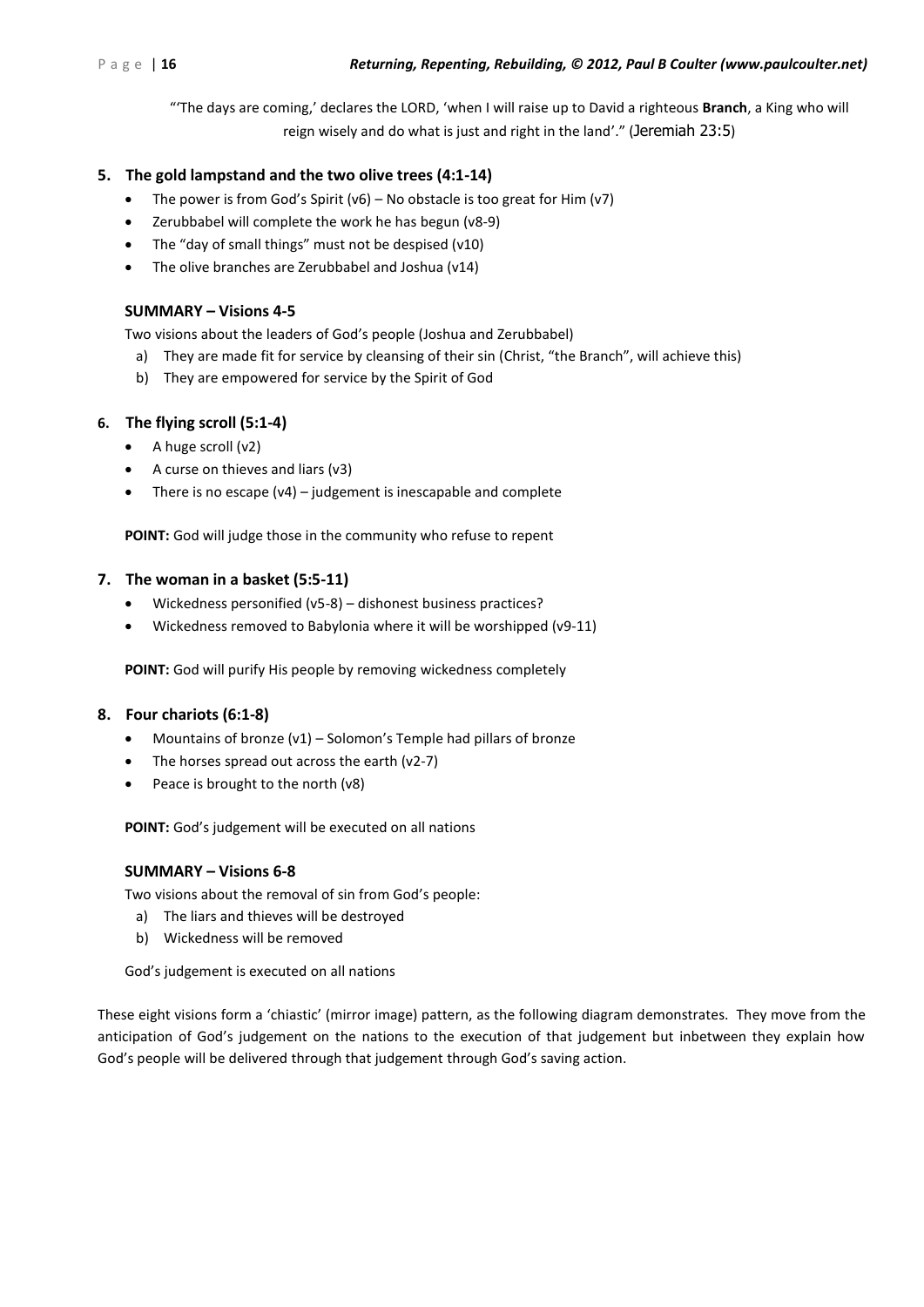

### The Priest-King (Zechariah 6:9-15)

### **A parable in action**

- A crown is made (v9-10)
- The priest is crowned (v11)
- The crown becomes a memorial (v14)

### **The picture is explained (v12-13)**

- The Branch will be both priest and King
- Christ is the High Priest and King!

### **The Messiah in Zechariah**

- 1. The Branch who will remove sin in one day (3:8)
- 2. The Branch who is both King and Priest (6:12-13)
- 3. The true King enters Jerusalem on a donkey (9:9) see Matthew 21:4-5; John 12:14-15
- 4. 30 pieces of silver thrown to the potter (11:12-13) see Matthew 27:9 [for whom was the price paid?]
- 5. Israel weeps for the one they pierced (12:10) John 19:37; Revelation 1:7
- 6. A Shepherd stricken by God (13:7) Matthew 26:31; Mark 14:27
- 7. Reigning over God's eternal Kingdom (Ch 14) Acts 1:11-12 [who stand on this mountain?]

### **The Messiah as Priest:**

- Will remove sin
- Will be betrayed for 30 pieces of silver
- Will be pierced by Israel
- Will be stricken by God

### **The Messiah as King:**

- Will enter Jerusalem on a donkey
- Will defeat God's enemies & reign in power

### Rejoicing for Zion today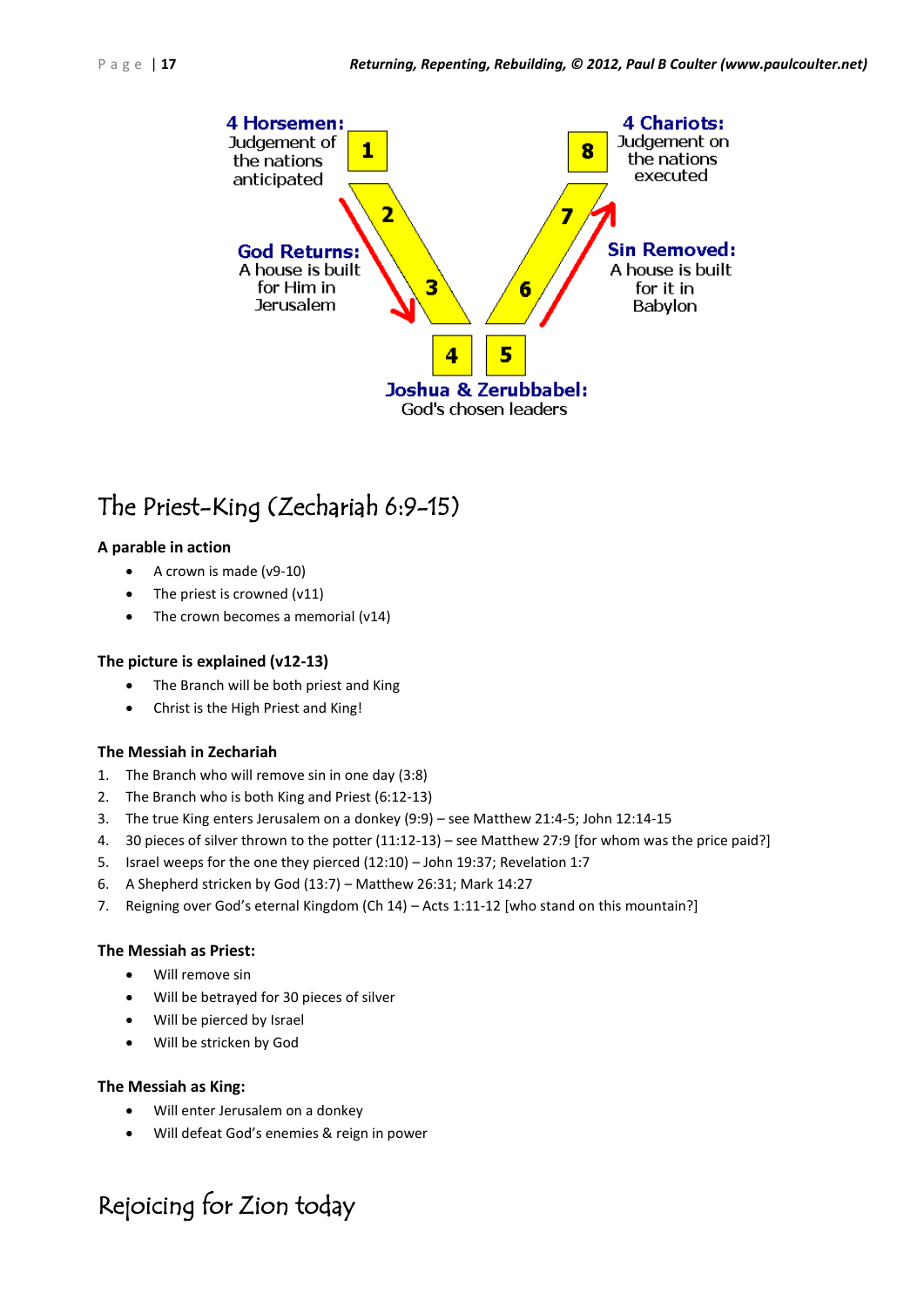God's Kingdom is eternal and He will use us to build it.

We can serve God because we are:

- Cleansed by Christ's death
- Empowered by the Holy Spirit

Our future hope is certain

- Christ came and fulfilled chapters 12-13
- Christ will come again to fulfil chapter 14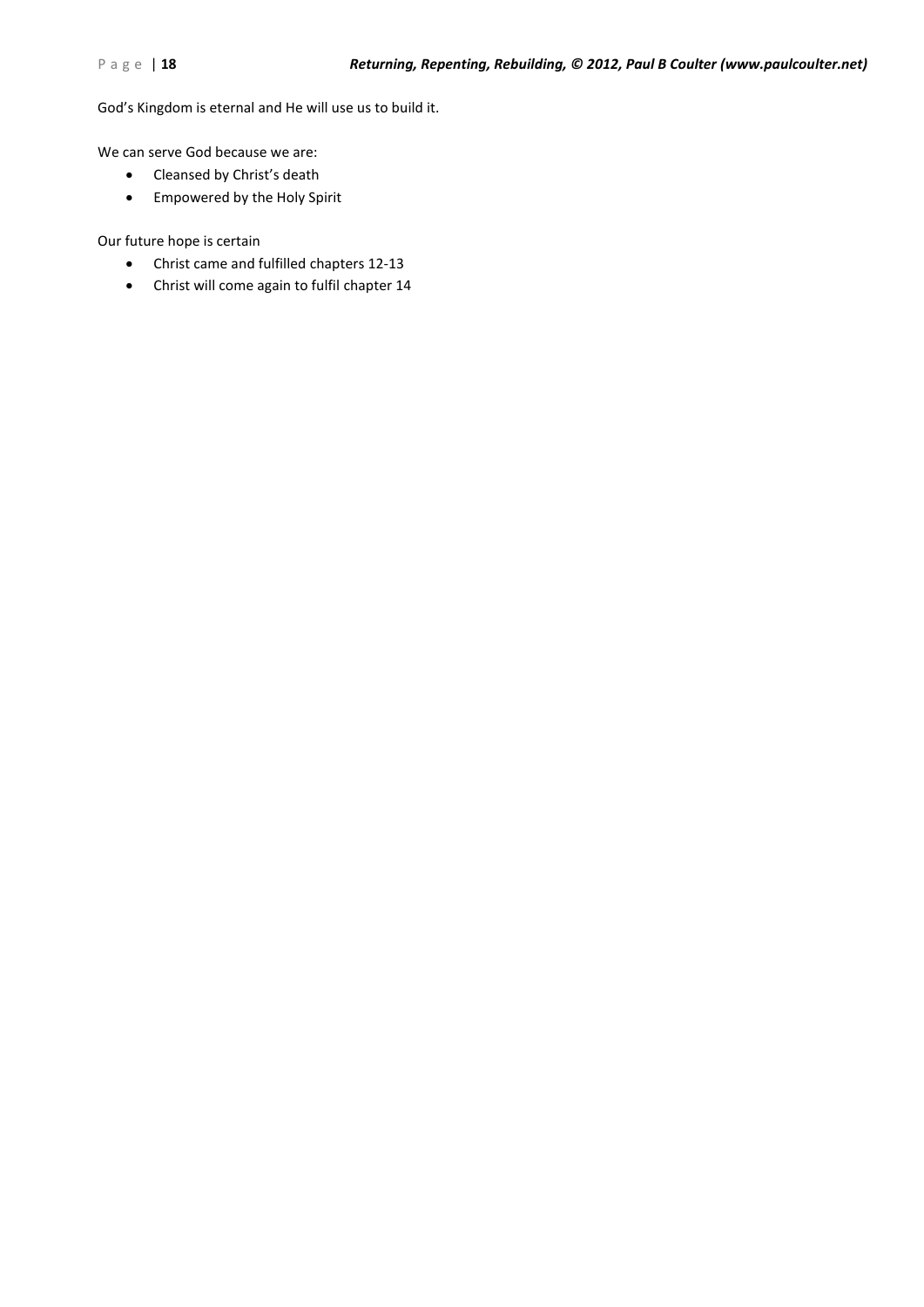# Returning, Repenting, Rebuilding Part 5 – Nehemiah: a life of prayer

### Nehemiah – historical context

- 539 BC Cyrus (Medo-Persians) conquers Babylon
- 537 BC Sheshbazzar & Zerubbabel return altar rebuilt (Ezra 1-4)
- 521 BC Haggai / Zechariah prophesy (Ezra 5)
- 516 BC Temple completed (Ezra 6)
- 458 BC Ezra returns religious reform (Ezra 7-10)
- 445 BC Nehemiah returns walls rebuilt (Nehemiah)
- 430 BC Malachi prophesying

Nehemiah opens in November – December 446 BC (the month of Kislev in the  $20^{th}$  year of Artaxerxes I in 1:1). Artaxerxes I was the son of Xerxes (the king during time of Esther) and a grandson of Darius. He had a prior history of refusing to let the Jews rebuild the walls of Jerusalem (see Ezra 4:7-23), which is important to understand in the context of Nehemiah's fear when he had to ask the king to support his mission to return to Jerusalem to rebuild the walls.

### Nehemiah: the man and his achievements

Nehemiah (his name means comforted by God) was a layman, not a priest or descendant of kings (different from Ezra, Jeshua and Zerubbabel). In addition, because of his position in the king's court he was probably a eunuch, another reason why his status among the Jews would be in question. He was, however, a senior official in the court of King Artaxerxes – cupbearers were trusted with the king's life and according to some records had a status lower only than princes. Certainly it was a trusted position of influence if not necessarily of power.

Nehemiah's achievements are significant, and mark him out as one of the greatest leaders of God's people in the Scriptures:

- The walls of Jerusalem were rebuilt (2:11-4:23; Ch 6)
- The poor were helped (Ch 5)
	- o The system of charging interest to those who had to take loans from richer Jews to buy grain during famine and to pay the Persian taxes was stopped
	- o Did not tax the people heavily as previous governors had done
	- o Shared the food that was his by right as governor with poor Jews
- The city of Jerusalem was repopulated (Ch 11)
	- o 1 in 10 people were chosen by lots to settle in Jersualem
- The Law was restored (Ch 13):
	- $\circ$  Temple purity (Tobiah the Ammonite was put out of his apartment in the Temple)
	- o Tithes for the Levites
	- o The Sabbath was observed
	- o Intermarriage was forbidden
	- o The priests and Levites were purified from foreign influences

In this study and the next we will discover what underlay Nehemiah's success. In this study we will consider his life of prayer, which is where his story begins and ends (the book opens with one prayer and closes with another). In the next study, the last in this series, we will consider the skills that made Nehemiah a great leader. Before we move into the study let us first notice the huge risk in human terms that Nehemiah took when he chose to leave his own position in Susa (probably the land of his birth) to travel to Jerusalem. In Susa he had comfort, status and safety. In going to Jerusalem he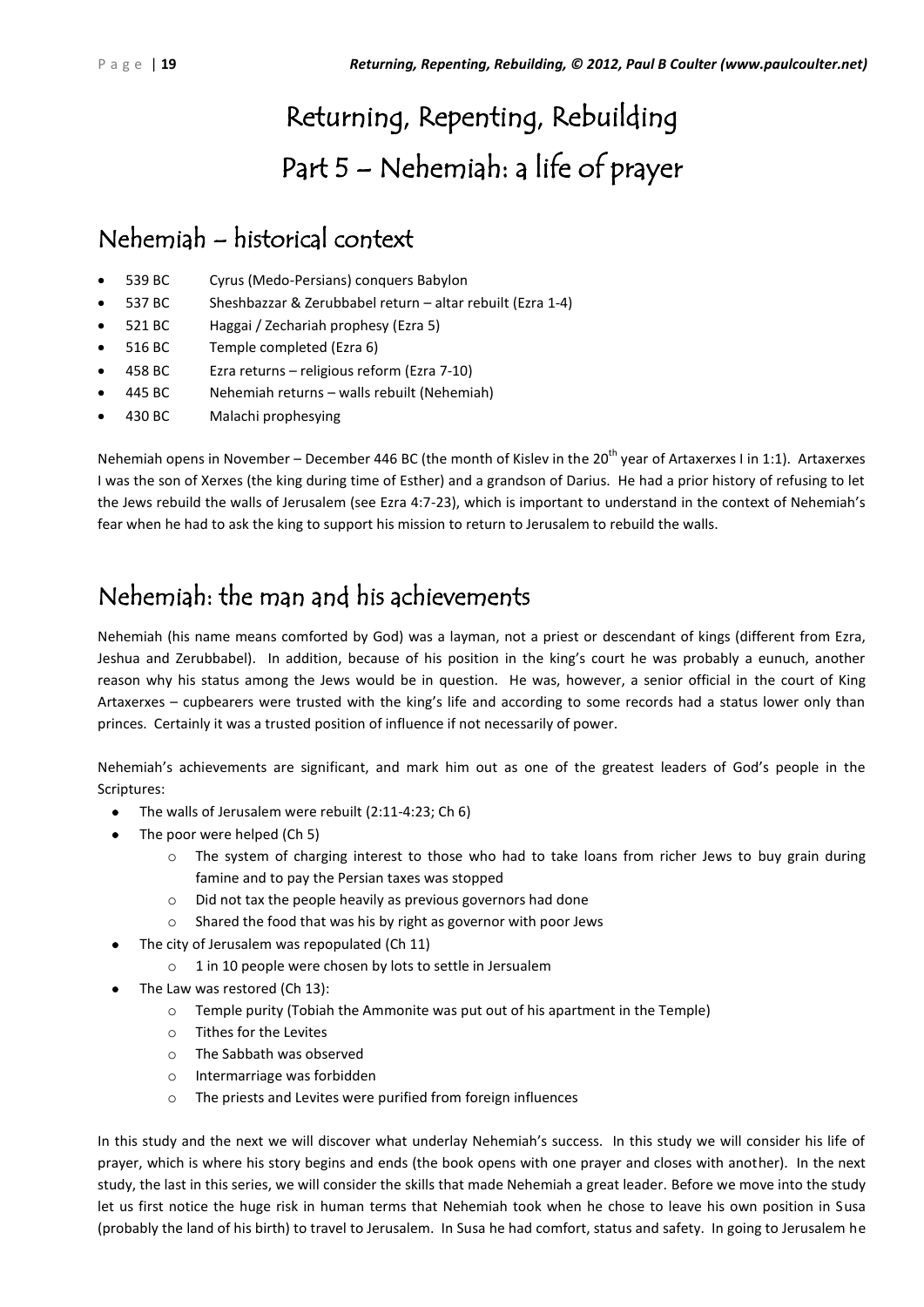would trade his comfort for effort – it would be hard work with many struggles in the face of great opposition. He exchanged status for possible insignificance. Although he became governor of Judah, in the wider sphere of the Persian Empire this was a low and relatively minor position. Judah was a tiny backwater province. Furthermore, there was no guarantee that a Persian born eunuch with no distinguished heritage would be accepted by the Jews. In making this journey Nehemiah also left safety for danger. His enemies were dangerous men who would not hesitate to murder him if they had the chance.

Nehemiah is one of those heroes of faith who made what are, by the standards of this world, insane choices for the sake of God's kingdom. He is one of God's fools – those men and women who counted this world's privileges and honours as dung to be part of God's great purpose. He stand in grand company, with Abraham, Moses and Daniel, with Lydia, Paul and Christ Himself. Praise God for such examples. May we too be God's fools as we seek His purpose for our lives! What are you living for? What would you refuse to sacrifice for God's Kingdom? Surely we have much to learn from Nehemiah?

### A life of prayer

Nehemiah's life was dominated by prayer. In the book there are nine prayers recorded, including the longest in Chapter 1 (see below) and several one sentence prayers. It is clear as we examine these prayers that Nehemiah practiced several kinds of prayer, all of which will be vital in our lives if we genuinely seek to walk with God:

### **a) 'Quiet time' (1:4-11)**

Nehemiah spent extended times in prayer as part of solitude with God. In chapter 1 we also read about him combining this with other spiritual disciplines including fasting over a period of time when he was struggling to know God's guidance. We need these times when we withdraw from our usual routine and all the distractions that surround us to seek God's presence. Although we may not always need this every day, if we go without it for only a small number of days we will find ourselves growing weak, cold and out of touch with God's leading.

### **b) 'Arrow prayer' (2:4; 6:9: "Now strengthen my hands")**

Nehemiah gives us a great example of what has been called an "arrow prayer", meaning a quick, instant prayer shot up to God in a time of need. In 2:4 Nehemiah stands before King Artaxerxes, and he must answer a question from the king. We must remember the absolute power the Persian kings had to appreciate the significance of this moment. The answer he gives could mean the difference between life and death for Nehemiah personally and the success or failure of his mission.

### **c) Constant prayerful attitude (6:14; 13:14, 22, 29, 31)**

Throughout the book (especially in Chapter 13) Nehemiah breaks into short prayers asking God to remember aspects of His life and experience. This reflects a constant attitude of prayer, which should be the goal of our lives as well. In a sense this is what a life of prayer really means. Our aim should be to live in constant communion with God – always aware of Him and always submitting our thoughts to Him. The "quiet times" should be only the tip of the iceberg, and prayer should become our life.

### Nehemiah's prayer (1:1-2:20)

### **Nehemiah's five-fold vision**

In these verses was see Nehemiah looking in five different directions:

- $\bullet$  Outward (1:2-3) he is listening for news about what is happening to God's people.
- Upward (1:4-5)
- Inward (1:6-7)
- Backward (1:8-9)
- Forward (1:10-11)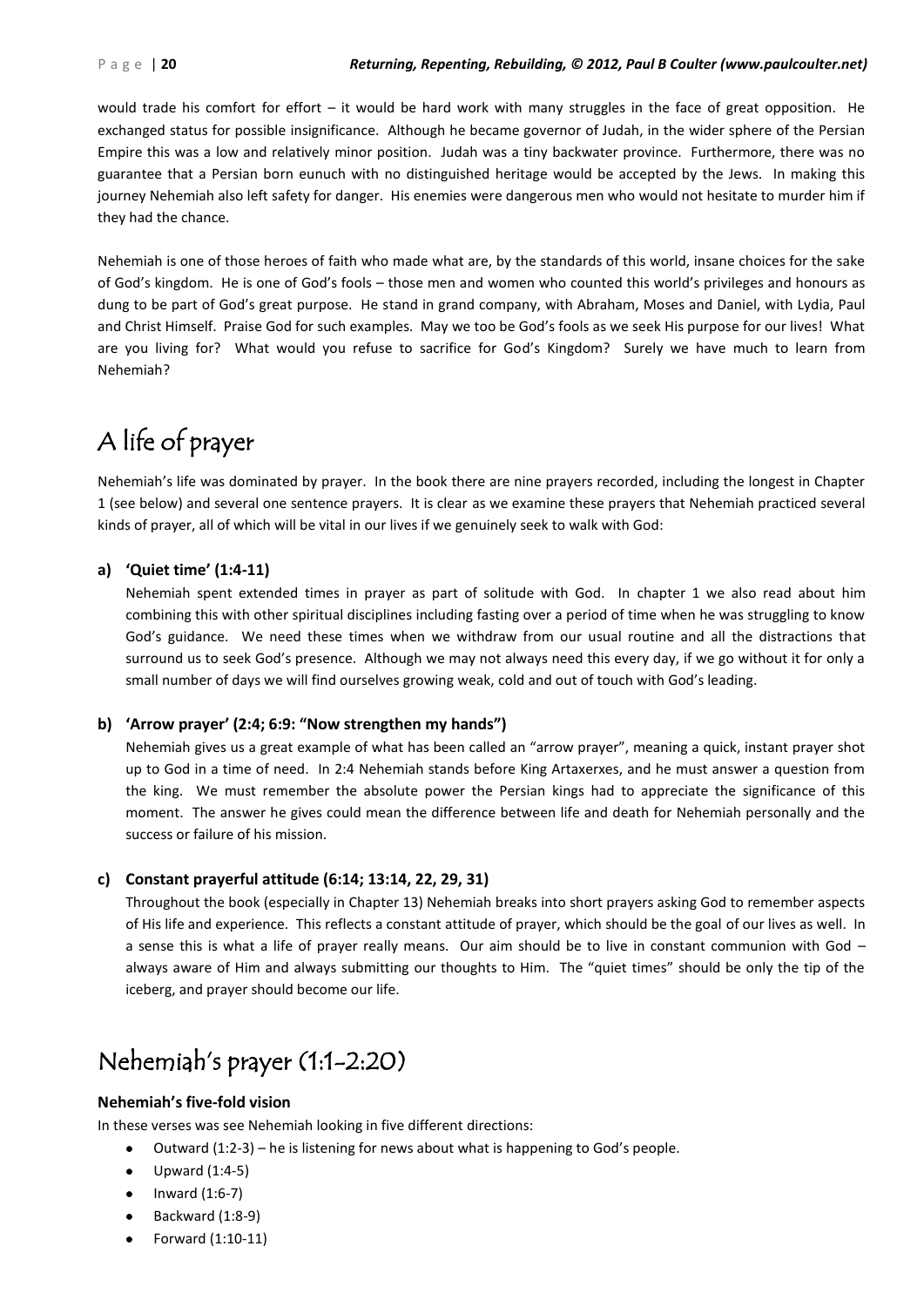### **Ten key qualities of Nehemiah's prayer (1:5-11)**

**1. Sincere** (v4: "For some days I mourned and fasted and prayed")

There was nothing more important to Nehemiah than doing God's will and the well-being of God's people. He sees a need and instead of responding in His own wisdom he cries out to God, seeking His guidance. Nehemiah's sincerity expressed itself in strong emotions. Emotions are an important part of our Christian experience, but they are not the measure of it. There ought to be times of great emotion as we experience God, but there will also be times when we do not feel so strongly. Emotion is not vital to prayer, but sincerity is. An insincere prayer is no prayer at all, but a sincere, honest cry to the Lord will be heard whether there is much emotion or none, and whether the emotion is one of joy or mourning.

### **2. Reverent** (v5: "O LORD, God of Heaven")

Nehemiah acknowledges the sovereignty of God. Prayer is pointless if it does not begin with a recognition of the person to whom we address ourselves. In fact, we can go as far as to say that prayer accomplishes nothing – God accomplishes His purpose, and He chooses to do so through the prayers of His people.

**3. Faithful** (v5: "the great and awesome God, who keeps his covenant of love")

Nehemiah's prayer is based on his living faith in God's love, power and faithfulness. He acknowledges two things about God that are vital discoveries for anyone who would pray:

- a. *God is powerful*  He is all-powerful and able to accomplish His purpose.
- b. *God is good*  He will accomplish His good purpose for those who love Him, who are bound in a covenant relationship with Him (in the Old Testament this means Israel, in the New it means those who are in Christ Jesus). The word translated *love* is the Hebrew *hesed*, a powerful word for God's covenant love that incorporates the ideas of both love and faithfulness.

These two qualities of God are vital if prayer is to be effective. A powerful god who was not good would be nothing less than a megalomaniacal tyrant using people when it suited him and abandoning them when it was not in his interests, while a good god who lacked power would be nothing more than a kind grandfather figure who wished us well and then waited in fear for news of what happened to us. The one true God is both powerful and good, mighty but also kind, awesome yet loving.

### **4. Humble** (v6: "let your ear be attentive … to hear the prayer your servant is praying")

Nehemiah is God's servant. He is not presumptuous, but pleads for God to hear his prayer. Pleading does not persuade God to answer, but it is the self-sacrificing desperate heart that God is able to use to accomplish His purpose. Until we are able to put ourselves in this position of utter dependence on God He is not able to use us as He would. We do not come to God in prayer to ask Him to rubber stamp the decisions we have already made, but to seek His guidance in our troubles.

**5. Persistent** (v6: "before you day and night")

Nehemiah is persistent in prayer. Again we must say that God does not act because we pray often (the parable of the persistent widow told by Jesus proves that God answers because of His grace towards His people – see Luke 18:1-8), but sometimes we need to be persistent in prayer to understand how He will answer and what He wants us to do. Nehemiah became the answer to his own prayer, just as the disciples did when Jesus told them to pray that God would send workers into the harvest before sending them out (Matthew 9:38-10:1). We must be prepared to persist in prayer if we are to see God at work.

### **6. Penitent** (vv6-7: "I confess the sins we Israelites … have committed against you")

Prayer must include an attitude of repentance and recognition of our own weakness. We cannot come to the holy God without acknowledging our sinfulness,a nd our relationship with Him cannot be right if we refuse to confess our sins. However, in Christ we have one who can cleanse us (1 John 1:9).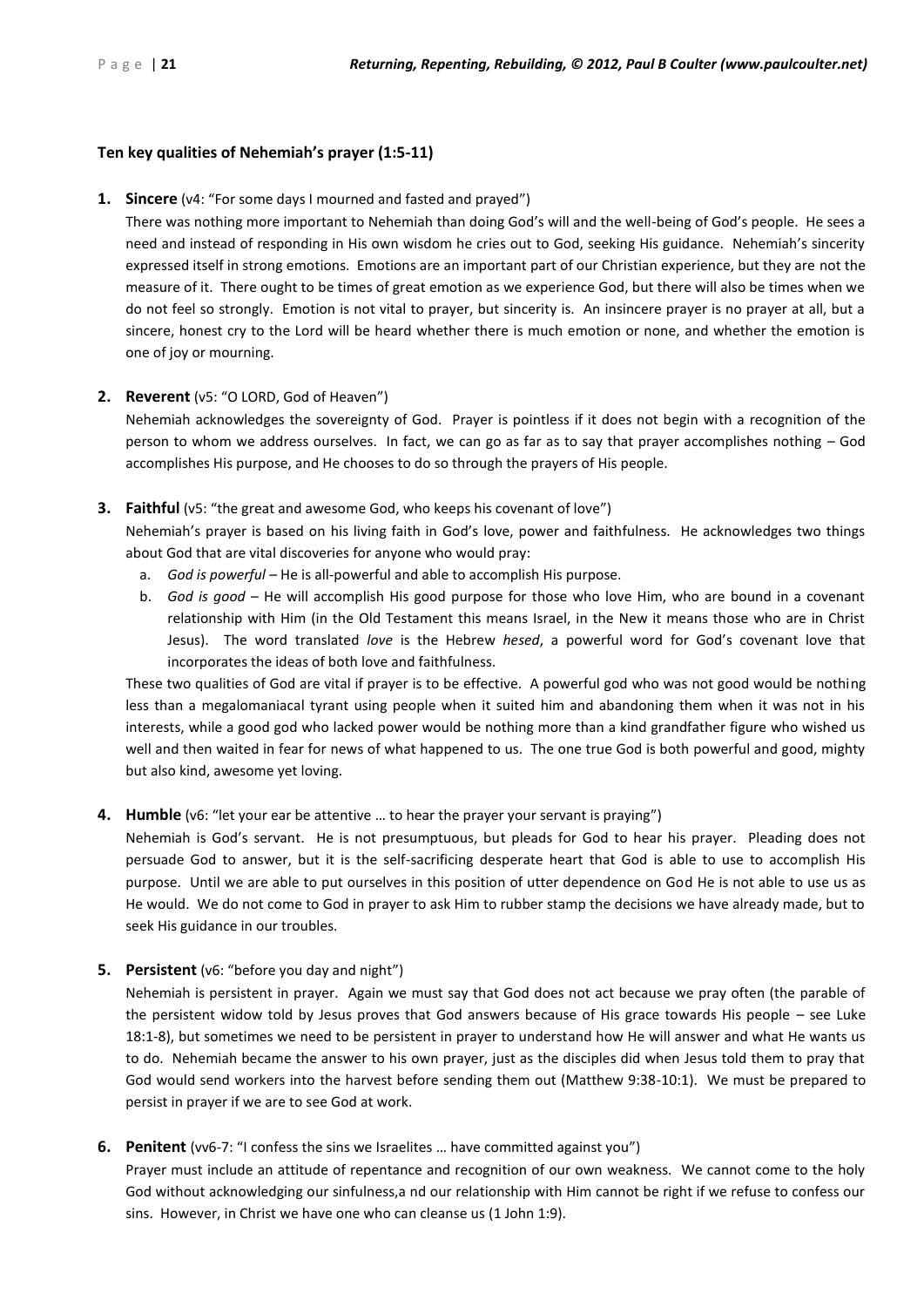### **7. Corporate** (v6-7: "We have acted*…*")

Nehemiah prays on behalf of the nation as well as himself. It is a good reminder that we should not be obsessed in our prayers with only our own needs and feelings, but with God's glory and the good of His people. This is a further illustration (as we have already seen in Ezra's attitude) of the way in which God's servant identifies himself with the sin of the community. Do we understand ourselves in this same way in relation to our local church, or have we fallen for the lie of individualism that allows us to judge others or distance ourselves from them instead of seeking to be part of the means through which the Lord will restore them to Himself?

### **8. Scriptural** (v8-10a: "Remember the instruction you gave your servant Moses")

Nehemiah quotes Scripture's promises (from Deuteronomy 28:64 and 30:1-4), and in v10 we see that he has learned from the example of Moses in Deuteronomy 9:29 when he interceded with God not to destroy the Israelites after their idolatry with the golden calf. If we want to learn how to pray and what we should pray for there is no better place to go than the great prayers of the Bible. Nehemiah learned from Moses and we can learn from Nehemiah. It is interesting to see the intimate relationship between scripture and prayer, and Scripture will both inspire us to pray and give us the words to pray.

### **9. Thankful** (v10: "whom you redeemed")

Nehemiah acknowledged what God had done in the past in the time of Moses. It is good in prayer to remember to be thankful for what is past.

### **10. Specific** (v11: "Give your servant success today")

Nehemiah asks for his own personal need, but for God's glory. This is the only request in the prayer, and it is worth noting that it comes after adoration, confession and thanksgiving, and indeed after possibly as much as four months of prayer. Too often we rush into asking God for things without taking time to seek the Spirit's leading about what we should be praying for. Prayer is about listening to God, seeking His leading and bringing our will in line with His.

#### **The content of Nehemiah's prayer**

This prayer includes five great dimensions of prayer:

- **A** *Adoration* (v5) we should take times to acknowledge who God is and worship Him.
- **C** *Confession* (vv6-7) we should remember to confess our sins.
- **T** *Thanksgiving* (v10) we must always be thankful for what God has done.
- **S** *Supplication* (v11) we should bring our requests before Him in surrender to His will.
- **I** *Intercession* (v6) we should pray on behalf of others.

### **The results of Nehemiah's prayer**

The results of this prayer are powerful, but interestingly they are all to do with Nehemiah's attitude. In other words, the prayer changed Him, it did not change God.

- Courage to speak when the opportunity arose (2:2-3)
- Wisdom to ask in the right way (2:4-9)
- Vision from God (2:11-12)

God's purpose is certain, but we must be available to Him if we are to be part of His purpose.

#### **The occasion of Nehemiah's prayer – seeking guidance**

This great prayer comes at the beginning of Nehemiah's experience as a leader among God's people. In the words of John White:

He is like an embryonic butterfly, shaped to perfection in a cocoon, without ever having tried his wings. His cocoon is the summer palace at Susa, the capital of the Persian Empire. His graduating examination was to be an ordeal from which he would emerge from the cocoon trembling, wings, as it were, still wet, teetering on newly released legs before taking flight.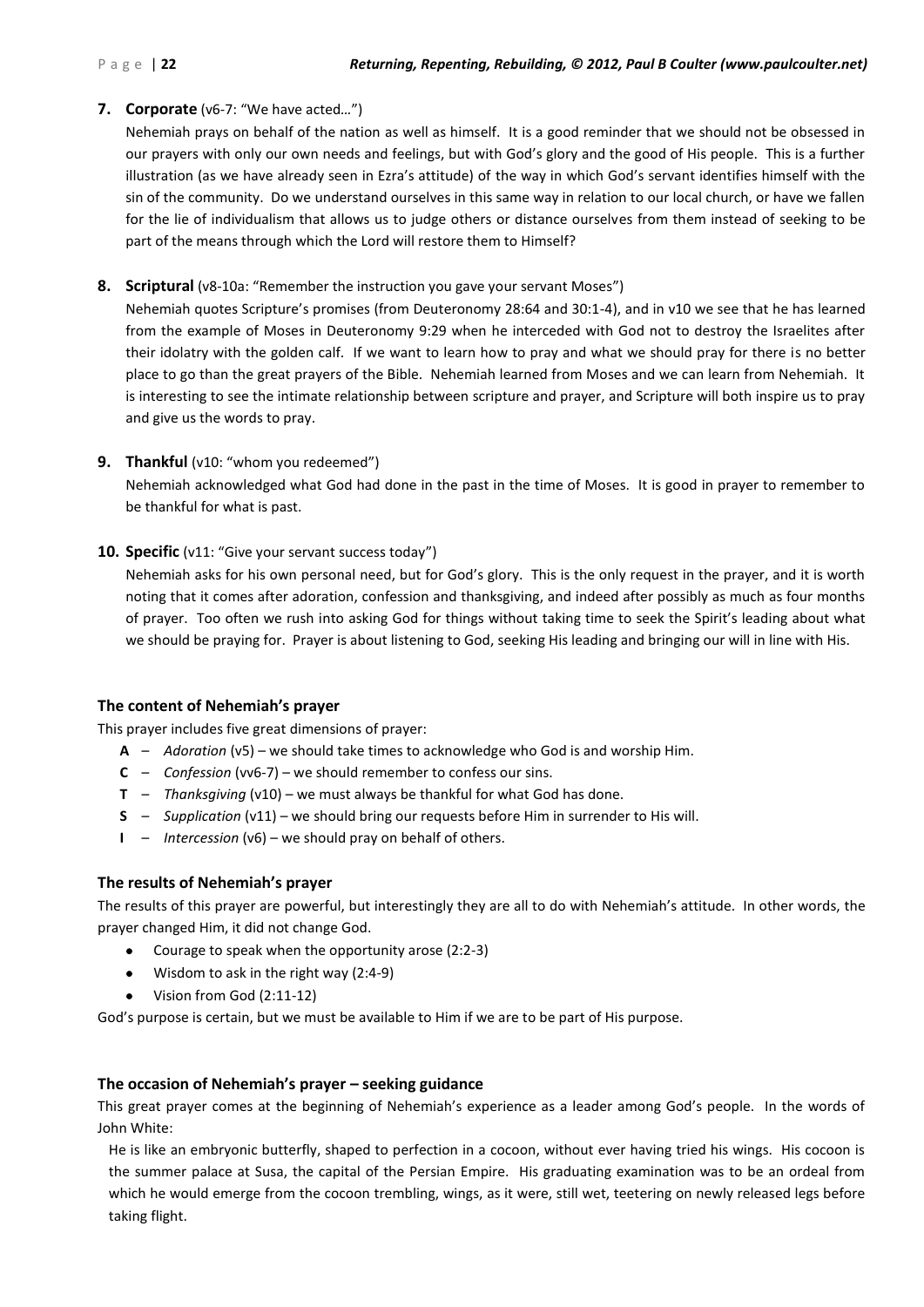The prayer is the heart cry of the cocooned Nehemiah as he contemplates the ordeal before him and as he seeks God's guidance for the task ahead of him. We can learn helpful lessons from Nehemiah's example about the path to guidance:

### **Knowing God's will begins with being open to God's leading (1:2-3)**

We cannot expect God to lead us if we are not seeking His Kingdom and His righteousness above all. Perhaps the most succinct verses on guidance in Scripture are Proverbs 3:5-6: "Trust in the LORD with all your heart and lean not on your own understanding; in all your ways acknowledge him, and he will make your paths straight". If we are to know God's guidance we must first commit everything to Him in trust and stop relying on our own understanding.

### **We must pray sincerely and persistently (1:4)**

Prayer is a conversation through which God's leading becomes clearer to us. In prayer we seek God's wisdom, surrender our own desires and wait for God's timing.

#### **Understanding guidance requires us to recognise two great truths:**

- a) *The sovereign purposes of God* (1:5) we will never know God's leading until we are surrendered to His purpose and glory.
- b) *Our own inadequacy and unworthiness* (1:6-7) God cannot work with the proud. In fact, He opposes them (Proverbs 3:34; James 4:6; I Peter 5:5), but there is nothing that He cannot accomplish with just one life that is wholly surrendered to Him.

### **We must immerse ourselves in Scripture and its promises (1:8-10)**

Guidance depends on knowing God, and there is no substitute for the word of God is we are to know Him more. As we read and meditate on Scripture, so we will begin to think as God thinks and to understand what things are important to Him and how He operates in the lives of people who seek Him. Too often we believe that God is not blessing us because we expect Him to give us things that He never promised to give us. We should find out what things God has promised to do for us and through us and dedicate our lives to these purposes.

**We should remember that we are not alone and seek support in the prayers and advice of others (1:11)**

Nehemiah mentions other servants of God in his prayer. It is vital that we realise that we are not alone in our desire to serve God and to accomplish His purposes. If you are passionate about serving Him, then seek out others who have the same passion. Share with them, listen to them, pray with them, learn from them. It is vital that we break the idea of individualism that is so dominant in our minds and learn to submit to others. Too seldom do we seek advice from other godly people when facing important decisions, and we are too ready to believe that we know better or that we are mature enough not to need others. The godly servant of God will depend on others and will seek to work with others who love God too.

### Are you a Nehemiah?

In the inspiring words of British evangelist Henry Varley, made famous by American evangelist DL Moody: "the world has yet to see what God will do with a man (or woman) fully consecrated to him."

I want to be that person. Don't you? Let us begin to pray as Nehemiah prayed!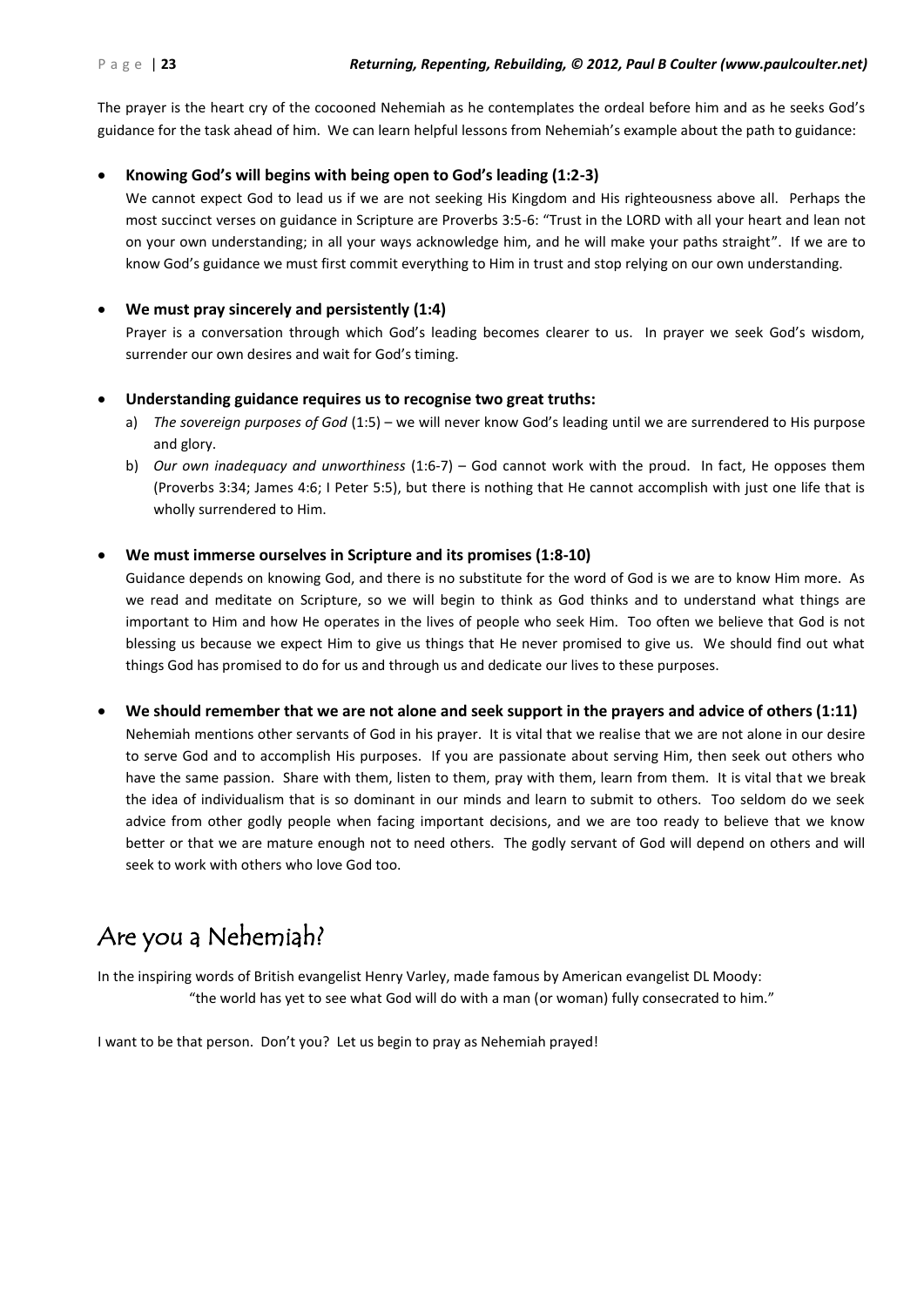# Returning, Repenting, Rebuilding Part 6 – Nehemiah: lessons in leadership

Nehemiah is one of the finest leaders of God's people in the Old Testament, and, thanks to the fact that the book that bears his name is comprised largely of first-person memoirs written by him (Chapters 1-7 and 12:27-13), one about whose personal life we know a great deal. Leaders with any area of responsibility, whether in the church, the workplace or the family, who seek to be godly and responsible in leadership can learn a great deal from the example of this man. In particular, we will learn about:

- The personal qualities of a godly leader
- The challenges godly leaders will face
- The skills of a godly leader
- The source of a godly leader's strength

### Personal Qualities of a leader

Nehemiah's leadership flowed from his character. He was a godly leader because he was a man of God. If we are to be involved in leadership in whatever capacity, we must also focus on our character. We have much to learn from Nehemiah, who was a man who exemplified:

- **1. Passion** (Ch 12) Nehemiah was passionate for God's glory and not for his own reputation or comfort. This is clear when the walls were dedicated and he ascribed all glory to God.
- **2. Compassion** (1:1-4) the other great force behind Nehemiah's leadership was love for God's people. Godly leaders must love the people they lead otherwise they will feed themselves on the flock.
- **3. Prayerful dependence** (1:4-11) Nehemiah was, as we have seen, a man of prayer. The godly leader will be a person of prayer and hence of faith in God.
- **4. Transparent integrity** (1:6; 2:5; 5:10) Nehemiah exemplified integrity. He was on the inside exactly what he appeared to be on the outside. He made decisions based on principle not pragmatism.
- **5. Kingdom vision** (2:12) Nehemiah had God-given vision. He was not a man who was content to maintain what the people already had, but who was determined to build God's Kingdom through building Jerusalem's walls.
- **6. Servanthood** (5:15-16) Nehemiah was faithful as a servant, leading by example. He did not lord it over the people but made himself the servant of all for the sake of the Kingdom. Servant leadership is the only Biblical model of leadership (see I Peter 5:3, Matthew 20:25-28).
- **7. Disciplined effort** (4:21-23) Nehemiah was prepared to work hard, but he was not a workaholic. He maintained a healthy balance in life and most importantly did not measure his success by how hard he worked or by comparison with others but by the grace of God that was upon Him. Leaders must be prepared to work hard but must always ensure that they maintain their spiritual life to fuel this labour.
- **8. Sacrifice** (5:14-15) Nehemiah did not seek personal riches or luxury from the work. He left relative comfort in Susa for a challenging job in Jerusalem and when he was there he gave up his own privileges for the sake of others.
- **9. Faithful endurance** (Ch 13) Nehemiah endured to the end. He returned to Jerusalem after a period back in Susa and picked up his work again to bring further much-needed reforms. Godly leaders endure faithfully in the work of the Kingdom.

### Challenges of leadership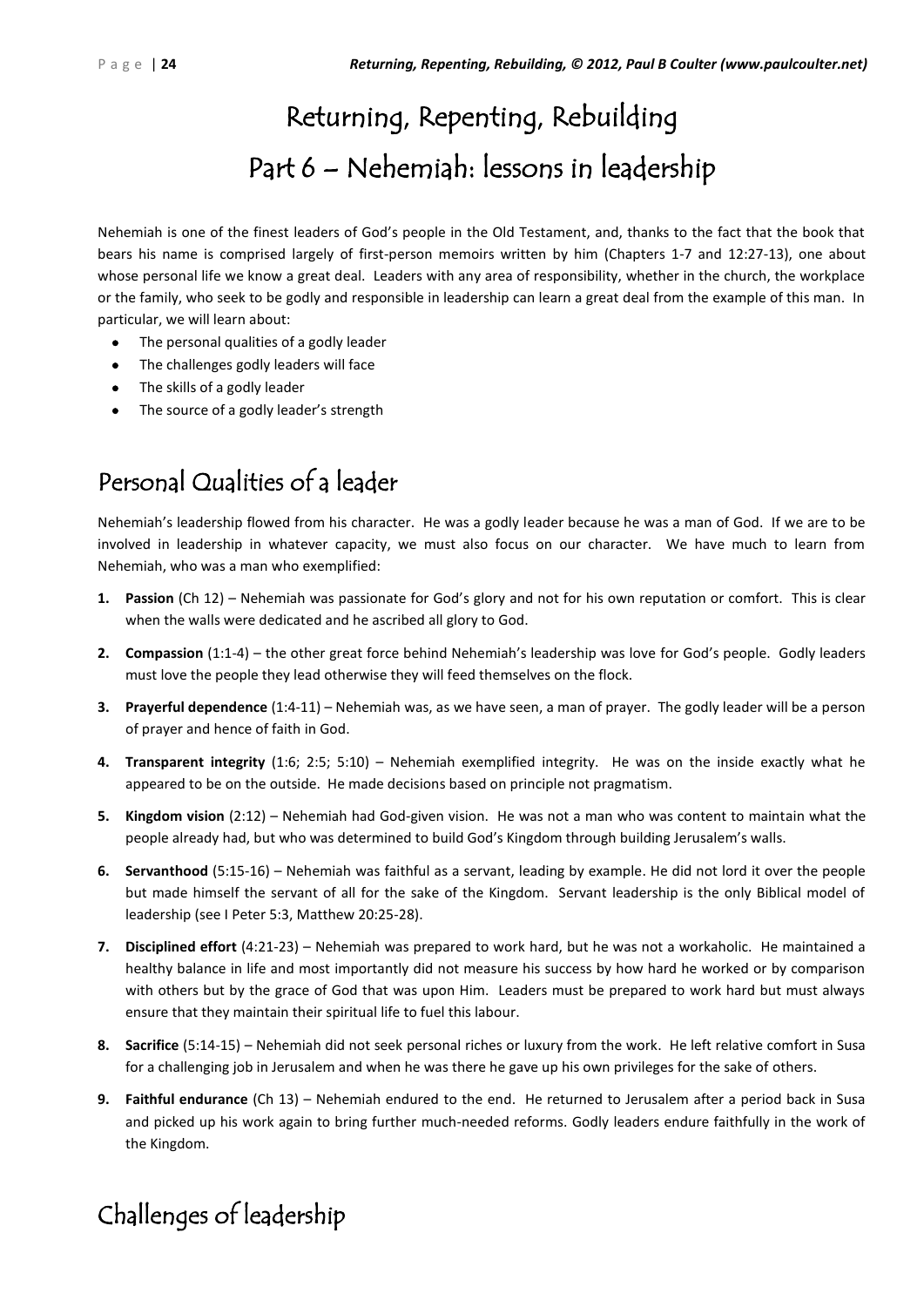Nehemiah faced many challenges in his ministry. The godly leader who seeks to build God's Kingdom will always face opposition, this is a universal principle. If Christian leaders are to be effective they must learn how to deal with the challenges they face. We can learn a great deal from Nehemiah's example as he dealt with three kinds of challenges. There are, according to John White, two over-arching principles that we must remember as we consider opposition:

- a) *The source of opposition* although the opposition may appear to come from people, we must never forget that it is ultimately inspired by Satan. We must remember that there is a spiritual battle between two Kingdoms, and we must fight this battle with spiritual weapons.
- b) *The aim of opposition* this is always to stop the work of building God's Kingdom. If we remember this, we will also remember that dealing with the problems must never be allowed to distract us from continuing the work. We must keep steadfast and learn to resist Satan but also keep building.

So, then, let us consider the three types of challenge Nehemiah faced:

### **a) Attacks on the work**

These took at least three forms:

- (i) *False accusations* (2:19) His enemies accused Nehemiah of rebellion. Often godly leaders will find themselves falsely accused of wrong motives. John White writes of this accusation that, "People often accuse others of the same evil they themselves intend". This is very true, and often people suspect God's leaders of being motivated by the same ungodly attitude they themselves harbour.
- (ii) *Mockery and public ridicule* (4:1-3) This is another common challenge for godly leaders. Nehemiah's enemies attacked the Jews at their point of weakness (they almost certainly already felt feeble before he said it) and cast aspersions on the ability of their work to endure. In reality, the Jews had all the resources they needed to complete the work, both in themselves and in the stones they were using.
- (iii) *Threats* (4:7-12) When their words failed to impact Nehemiah's work, his enemies took another strategy, beginning to plan an armed attack by a formidable alliance.

#### *Nehemiah's Response:*

In reality, words can hurt (whatever our school-yard rhymes may say). Nehemiah paid no heed to the false words of his enemies. He simply left the matter (including his considerable anger about it) with God and carried on the work (4:4-6). Later, when faced with a serious physical threat of attack against the builders, Nehemiah had three options in responding:

- a) Keep building and ignore the threat
- b) Stop the building to defend against the enemies
- c) Reorganise the workers so that work could continue but a defence could also be organised

In a stroke of decisive leadership Nehemiah opted for the third of these responses. If the work had stopped the enemies would have been victorious even if they never attacked. Nehemiah knew that the option of suspending the work was not feasible. If the work stopped the people could lose momentum and the work may never be completed. In addition, the pause in the work could give his enemies more time to get organised and possibly even to appeal to the King to stop the work. On the other hand, if Nehemiah continued the work and ignored the threat he would be exposing the people to potential attack and annihilation. Nehemiah was sensitive to the needs of the people and to the situation and adaptable in being able to change his strategy by having half the people working (even then with swords by their sides) and the other half on guard.

### *Application for us:*

When our work comes under attack from ungodly people we must respond as Nehemiah did: commit our feelings about it to God and ensure that the work continues. We must not give up in face of opposition.

### **b) Problems within the community**

The second major type of challenge for Nehemiah's leadership was problems within the community:

(i) *People who thought they were too important to be ordered* (3:5) – some nobles refused to work under supervisors. They are mentioned as a throw away comment. Clearly Nehemiah was not prepared to put his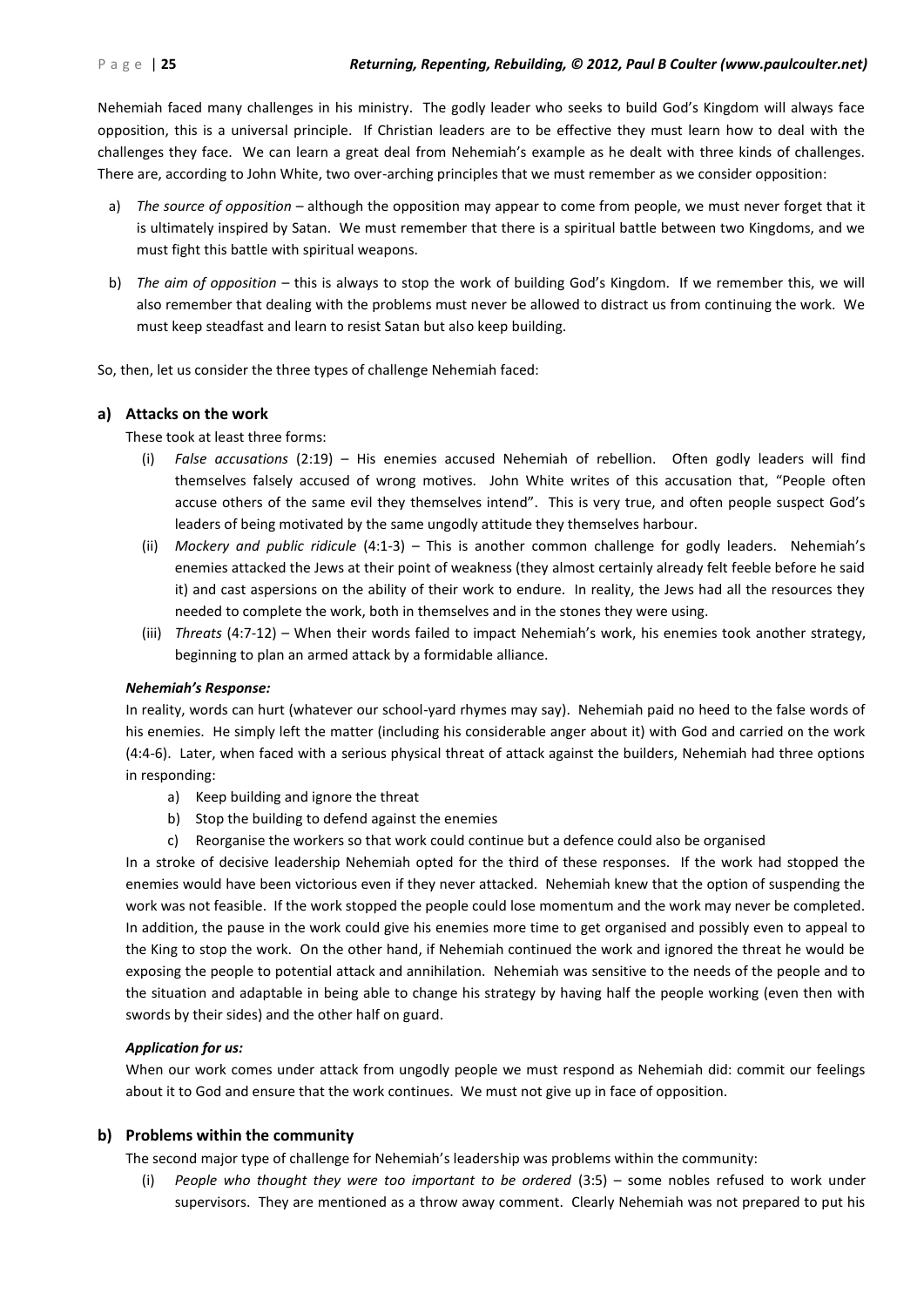effort into trying to bring these few proud people along with him (like Ezra in 10:15). He simply records the problem and carries on with his record of the work.

- (ii) *Discouragement and fear* (4:10-14) unsurprisingly, in face of the extent of opposition against their work the people became discouraged and afraid. Nehemiah's response was compassionate and swift. He took action to improve security, but he also refreshed the people's faith by reminding them of the greatness of the God they were serving.
- (iii) *Inequalities within the community* (Ch 5) as the work was progressing Nehemiah became aware that all was not well in financial terms within the community. The rich were oppressing the poor. Nehemiah dealt decisively, leading all the time by example, in addressing the issue and redressing the inequality. He firmly takes the side of those who are being oppressed and is not afraid of the consequences if those who were oppressing them were offended.

#### *Nehemiah's Response:*

Nehemiah dealt wisely with each of these problems:

- (i) *He ignored the proud* When people were proud and refused to work under leadership (we could say without accountability) he ignored them and carried on. We must also accept that not everyone will catch the vision for God's work. If we have been faithful in communicating the vision and encouraging faith by teaching God's word, if some do not respond we must not allow that to hold the work back. Sometimes we must advance and leave behind those who do not follow.
- (ii) *He encouraged the weak* When faced with discouragement and fear in the community Nehemiah took practical action and also inspired faith in God. Christian leaders must also help people to remember that the source of their strength is in God, and that if he is for us no one can stand against us.
- (iii) *He confronted the sinful*  Finally, when faced with is within the community, Nehemiah responds decisively. His anger at sin and injustice is powerful (5:6-7), a reminder to us that anger is not wrong so long as we learn to express it in appropriate ways. Nehemiah reflected on it before acting (v7), which is something we must also be careful to do so that in our anger we do not sin (Ephesians 4:26). Nehemiah's readiness to stand for truth even when influential people in the community may not like it is striking. He has the moral authority to take this stance because he leads by example. Christian leaders must also learn to lead by example but also to be prepared to challenge those who do wrong, harming the community, even if these people have influence in the community. Too often churches are held back because leaders will not risk challenging people who are wealthy or whose families have been longest in the church. The way in which Nehemiah confronted the issue also carries lessons for us:
	- 1. Firstly, he went to those who were responsible for doing wrong and made his view clear to them in private (v7a). Because he had reflected on the situation and knew the facts he did not fall into the danger of seeing "both sides" of the situation, but stuck to his conviction. We must ensure that we have heard all the facts, but once truth is clear we must stand for what is right and not allow this to be compromised. We should first speak to the people individually and privately. Sometimes this will be sufficient to solve the problem, but if they are not repentant or if the issue was a highly public one (as in Nehemiah's case) we must be prepared to progress to the next step.
	- 2. Secondly, Nehemiah held a large public meeting to deal with the wrong (v7b). There is a place for such meetings in the church if the issue cannot be resolved privately or certain public results of the wrongdoing require a public response.
	- 3. Thirdly, Nehemiah insisted on a public oath from those who had done wrong (v12). Again, there may be a place for such oaths in the church. There must be a resolve not merely to talk about problems publicly (as sometimes happens in church meetings), but to reach a resolution and to make it clear to all involved what action this will require. Nehemiah made the seriousness of the issue clear, warning the people that God would judge them if they continued (v13). We must not think that sin within the church is any less serious (see Jesus words in Matthew 18:15-20 or Paul's warnings in I Corinthians 11:27-32 if you are in doubt about this).

### **c) Personal attacks against him (6:1-14)**

When their attacks on the work fail, Nehemiah's enemies focused in on the leader himself. This is the third of the challenges Nehemiah faced, and it can often be the hardest for us as Christian leaders. When our work is attacked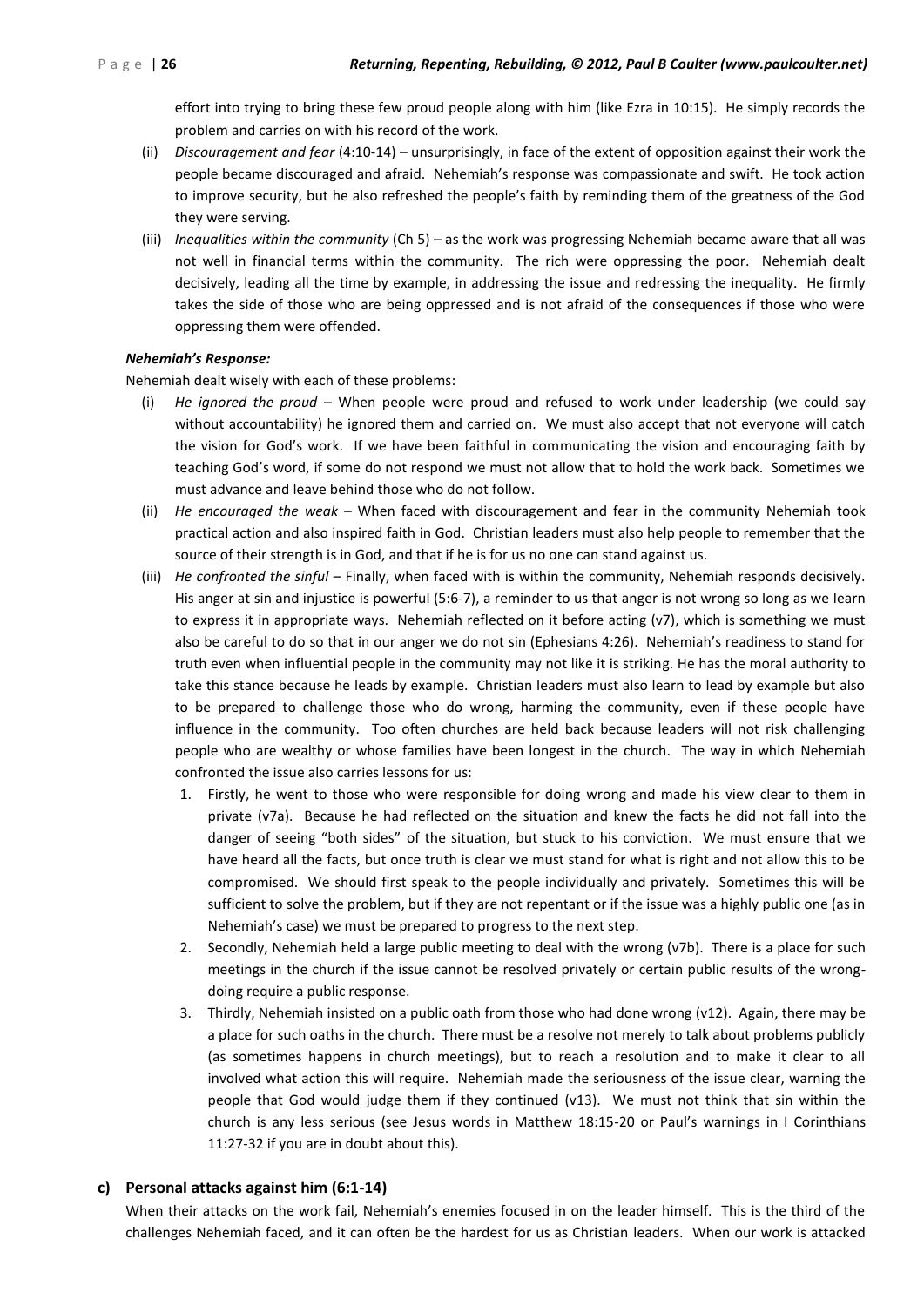we can easily remember that it is God's work, and when there are problems within the community or team we can deal with them according to the principles of God's word. When we come under personal attack, however, it is easy to become discouraged, to feel sorry for ourselves, or to believe that in fact we are useless and ineffective. We need to learn from Nehemiah as he dealt with three kinds of personal attacks:

- a. *A murder plot under the guise of invitation to talk things over* (6:1-4) Four times Nehemiah's enemies sent the same invitation to him. He was wise and godly enough to know that their intention was in fact to kill him. He could not collaborate with these men because they had different goals. As John White writes, "The call for collaboration can have many motivations. For unity, however desirable in itself, can be a pretext for schemes and power plays, and even a cover for sinister plots". We must learn to be wise about who we collaborate with, but we must also be aware that invitations to "talk the matter over" can sometimes be less than innocent. It will require great wisdom to know when to refuse to go.
- b. *An open letter libelling him* (6:5-9) Libel and gossip remains a serious issue in churches today. John White writes:

Tragically, most of the gossip and slander in the Christian world is inaccurate, unnecessary and usually vindictive. All too frequently it arises from pride and contempt for others and is based on ignorant prejudice and misunderstanding.

Sadly, I fear that White is right, and these things do happen even in churches among people who profess the name of Christ.

c. *A move to intimidate and discredit him publicly* (6:10-13) – finally the personal attacks reached their pinnacle as Nehemiah's enemies became increasingly desperate. They actually hire a false prophet to prophesy against Nehemiah. These are the depths people can stoop to destroy the work of God, even appealing wrongly to God's word, false prophecies or theology to discredit people. Sadly the same tactics occur today among some people who prefer to spend time criticising others for not doing it the way they expected it should be done rather than carrying on with God's work themselves.

#### *Nehemiah's response:*

Nehemiah's response to these personal attacks is challenging and highly relevant for Christian leaders:

- 1. Firstly, he firmly and briefly denied the false accusations (v8)
- 2. Secondly, he prayed for strength to cope with the stress and anger these attacks created (v9)
- 3. Lastly, he trusted God to vindicate him (v14)

#### *Application for us:*

Of course, there may be times when it is right to defend ourselves against personal attacks, but often we would do best to respond as Nehemiah did. He did not waste time defending himself, but carried on faithfully with his work and with an attitude of dependence on God. He did have an emotional response, and this is inevitable when we are faced with falsehood and malice, but he knew how to deal with stress – not through giving up but through prayer. Christian leaders will also need to learn to cope with stress, which will certainly be part of their experience.

### Leadership Skills

There is an unfortunate tendency among Christians to see a false dichotomy between skills (efficiency and organisation) and spirituality (faith and anointing). Some people tend to over-emphasise planning and human effort and leave God in the background. On the other hand, some people suggest that God's work is spiritual and therefore people should stop trying to improve their skills and focus entirely on prayer. Nehemiah's life, however, teaches us that no conflict exists between these two aspects of godly leadership. Nehemiah, as we have already seen, exemplifies faithful dependence on God, but he is also a great example of someone who used skills effectively to accomplish his God-given vision. God works through the people He calls to do His work. He uses people with their gifts, abilities, personality and experiences. As Paul teaches in I Corinthians 14:40, orderliness is biblical. So, then, what skills do we see in Nehemiah that may be relevant for godly leaders today?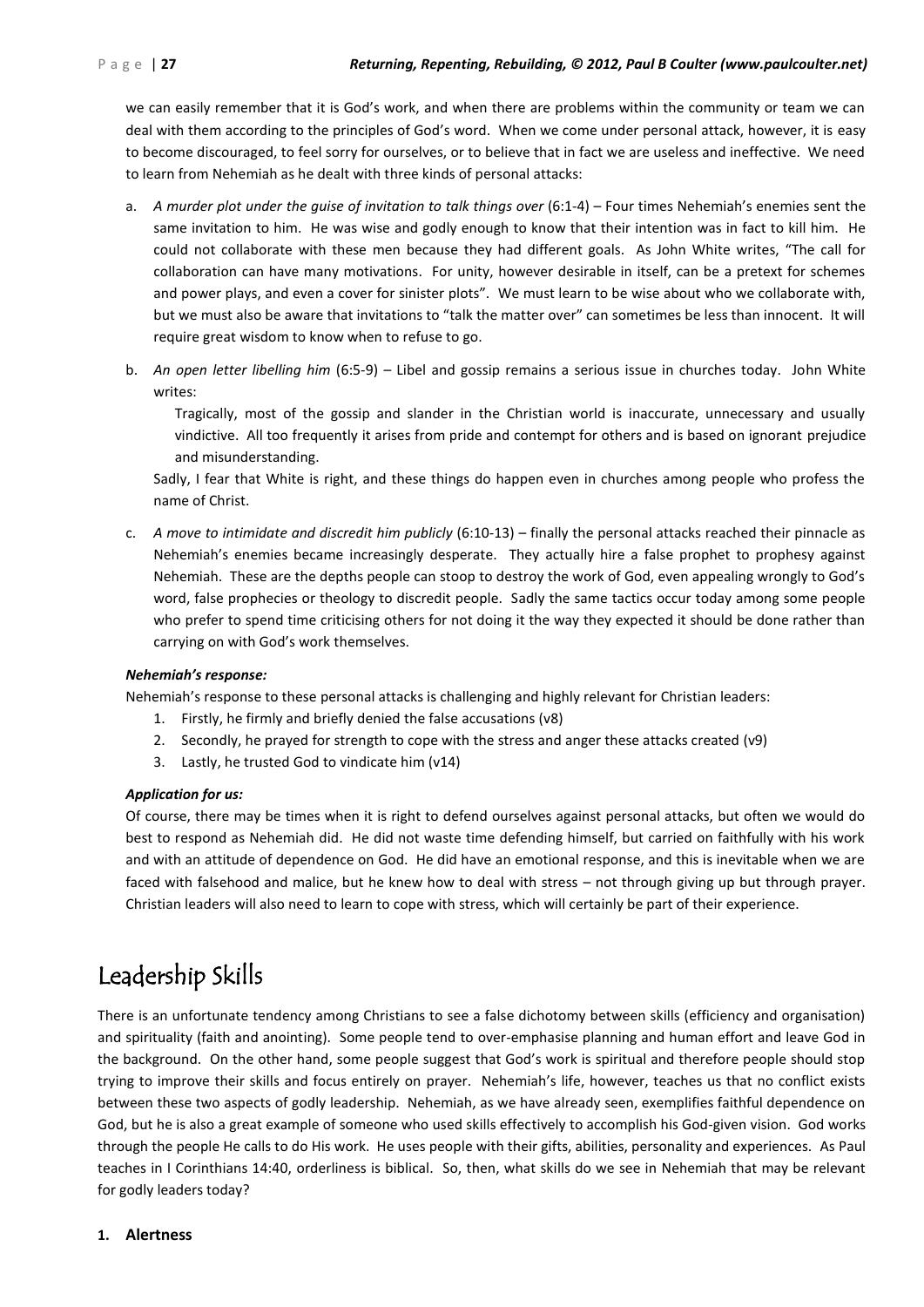Nehemiah demonstrated alertness in looking for God-given opportunities to act (in 2:1-10 he seizes the opportunity to speak to the King) and in anticipating challenges that were around the corner (see 7:3-5, 11:1-24).This alertness flowed directly from his prayerful preparation for his work. He spent long periods of time seeking God's direction and focusing on Him and the vision He had given Him. If we compare this approach to our modern committee meetings where long periods of time are spent discussion present problems with comparatively short amounts of time being spent trying to recognise God-given opportunities and anticipate challenges ahead of time. Perhaps this is related to the fact that we so often relegate prayer to a brief time at the end of our meetings. John White suggests that we should pray longer at the outset of the meeting, and in fact adds that if we expect a committee meeting to last for 90 minutes we would be best to spend 45 minutes in prayer at the outset. Alertness is a skill. It is a discipline to be learnt by leaders who believe in a sovereign God.

#### **2. Thoroughness**

Upon arriving in Jerusalem (after a three day break) Nehemiah was careful to accurately assess the situation by making a night-time tour of Jerusalem (2:11-15). He took time to establish the situation accurately and first hand. He did not depend on half-truths, rumours or the assessments others made. In leadership there is no substitute for accurately assessing the situation in which we serve. It is vital to know the people we will be working with and understand the challenges that lie ahead of us. Sadly, great damage is sometimes done by Christian leaders who rush into situations on the basis of recognising a need without actually taking time to appreciate the scale and nature of the need first. Even worse, some have caused great harm by acting on the words of one group of people without actually taking care to hear the perspective of others.

#### **3. Discretion**

Another feature of leadership demonstrated by Nehemiah in his night-time tour of Jerusalem's walls was discretion. In 2:16 we learn that he had not told any of the officials or other people where he was going. In fact, he took only one horse with him as well (2:12) to avoid drawing attention to his party. Nehemiah knew that he had to communicate the vision God had given him (2:12) to the people of Judah, and that this would be a make or break moment for his leadership. He had the wisdom to know that he had to choose the right moment to speak and the right people to speak to. Godly leaders today must also demonstrate wisdom in knowing who to speak to about what issues and how to do so.

#### **4. Team building**

After assessing the situation discreetly, Nehemiah begins to build the people of Judah into a team capable of getting the task done. In 2:16-20, we see three important principles at work:

- *a) How does Nehemiah lead the team?* Nehemiah identifies himself with the people immediately, using the words *we* and *us* (vv17&18). He does not come in as the official from outside to tell the people what they must do. He leads from within. Christian leaders must also remember this principle – that although we may be entrusted with the responsibility of leading we always do so from within the community of faith and that all member of the team are vitally important.
- *b) Who is included in the team?* Nehemiah includes all of the people in the team, including priests, nobles and officials (v16). However, he clearly excludes from it those people who have a different agenda (v20). The team is inclusive, but only of those who have faith in the true God and who are committed to the vision.
- *c) How does he motivate the team?* Nehemiah had come into a situation where morale was understandably low. Judah was weak, poor and surrounded by enemies. It is interesting that Nehemiah does not try to deny the seriousness of the situation. In fact (v17) he is brutally honest in telling them the challenge they will face. However, in addition to telling them the work they must do he also inspires them by sharing the vision God has given. God's gracious hand was upon them, as was the favour of the King (v18).

Nehemiah was an inspiring leader because he was captured by a God-given vision and he saw God's people not as a resource with which to accomplish his goal but as partners in the work. In his book *Excellence in leadership* (IVP), John White writes:

You see, leadership is an interpersonal matter. People do not follow programs, but leaders who inspire them. They act when a vision stirs in them a reckless hope of something greater than themselves, hope of fulfilment they had never before dared to aspire to.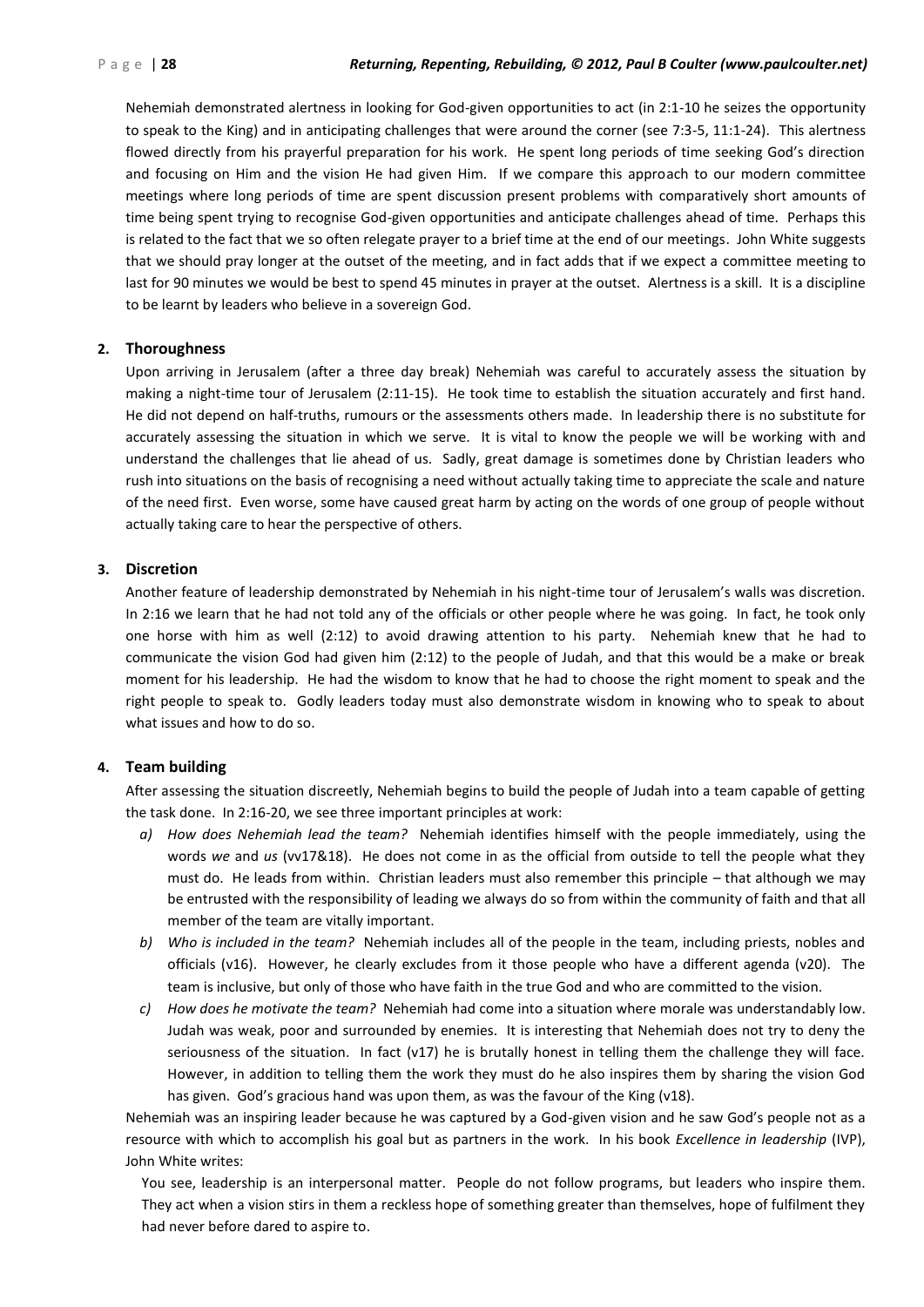#### **5. Efficient organisation**

Having assessed the situation and motivated his team, Nehemiah now shows another skill: efficient in organisation. He moves from vision to strategy in Chapter 3 as we see that the work was divided well. In this strategy the team work together as one but all members have their own specific responsibility. This is a vital principle of team work that there is unity but also individual responsibility. Teams flounder when they do not trust members to carry on with their own specific area of ministry, but they implode when individual members become loose cannons acting in isolation from the team and not under authority. John White comments that, "it is unlikely that work on the Dung Gate (3:14), the Fountain Gate and 'the wall of the Pool of Siloam, by the King's Garden' (3:15) would be equally appealing". Godly leaders will face the challenge of helping members of the team to assume responsibility for and to value their particular part of the work. In the church some gifts will be more public than others, but all are vital to the health of the body. We must constantly teach people this truth and believe it ourselves.

### **6. Adaptability**

As the work on the wall progressed problems began to develop as opposition intensified (Chapter 4). In the face of these problems Nehemiah demonstrated another leadership skill: sensitive adaptability. In Christian leadership we must also be sensitive to the situation on the ground and adaptable. It is foolish to carry on full steam ahead with a project if the situation has changed or if workers are exhausted on the verge of burnout. The godly leader will have to assess the situation and prayerfully decide how best to respond so as to deal with the change in circumstances without seeing the work of the Kingdom coming to a halt.

### **7. Delegation**

In 7:2 we see one final leadership skill in Nehemiah. Nehemiah had to return to Susa now that the work in Jerusalem was complete. He had to appoint someone else to lead the people in his absence. In short, hw now had to delegate this area of responsibility. How did he chose the person? He looked for godly character: integrity and faith. We see this same principle at play later in his life in 13:13 where Nehemiah chooses people because they are trustworthy. Delegation is a vital skill for Christian leaders too. As John White warns:

the most common failure is to not delegate, either because the leaders suffers from a need to cling to power or else because the leader cannot trust others. The result is that needed tasks never get done. People who could have carried them out grow bored and feel useless. If you lead, follow Nehemiah's example and *delegate*. Don't do everything yourself.

Godly leaders must learn to delegate and to train up leaders who can share their responsibility and carry on the work after they have gone (whether to leadership in a different location or to glory). In choosing who to delegate to they must look for the same three qualities Nehemiah did:

- a) *Integrity* they should be people of consistent godly character who are not prepared to compromise obedience to God's calling under pressure.
- b) *Faith* they should be people who demonstrate faith in God.
- c) *Trustworthy* they must be dependable and faithful to carry on the work.

### The source of Nehemiah's strength

Finally, let us focus on the source of Nehemiah's strength to carry out the work. This is probably the most important lesson for us to learn if we are to be involved in leadership or indeed any form of Christian ministry. Too often as we serve the Lord we become so taken up with accomplishing tasks, getting the work done, that we lose sight of why we do it. We become "human doings" instead of human beings and we find ourselves running on empty. Attacks and opposition only make the situation worse, and if we are not careful we will soon find ourselves heading for burn out. How did Nehemiah find strength to keep going?

I believe the answer is summed up in a simple phrase that came from his lips. In Chapter 8, when the Law was read to the people by Ezra there was a profound emotional response (v9). The people began to weep, but Ezra and Nehemiah could see that, although spontaneous and genuine, this was not appropriate to the occasion. Their attitude is striking in